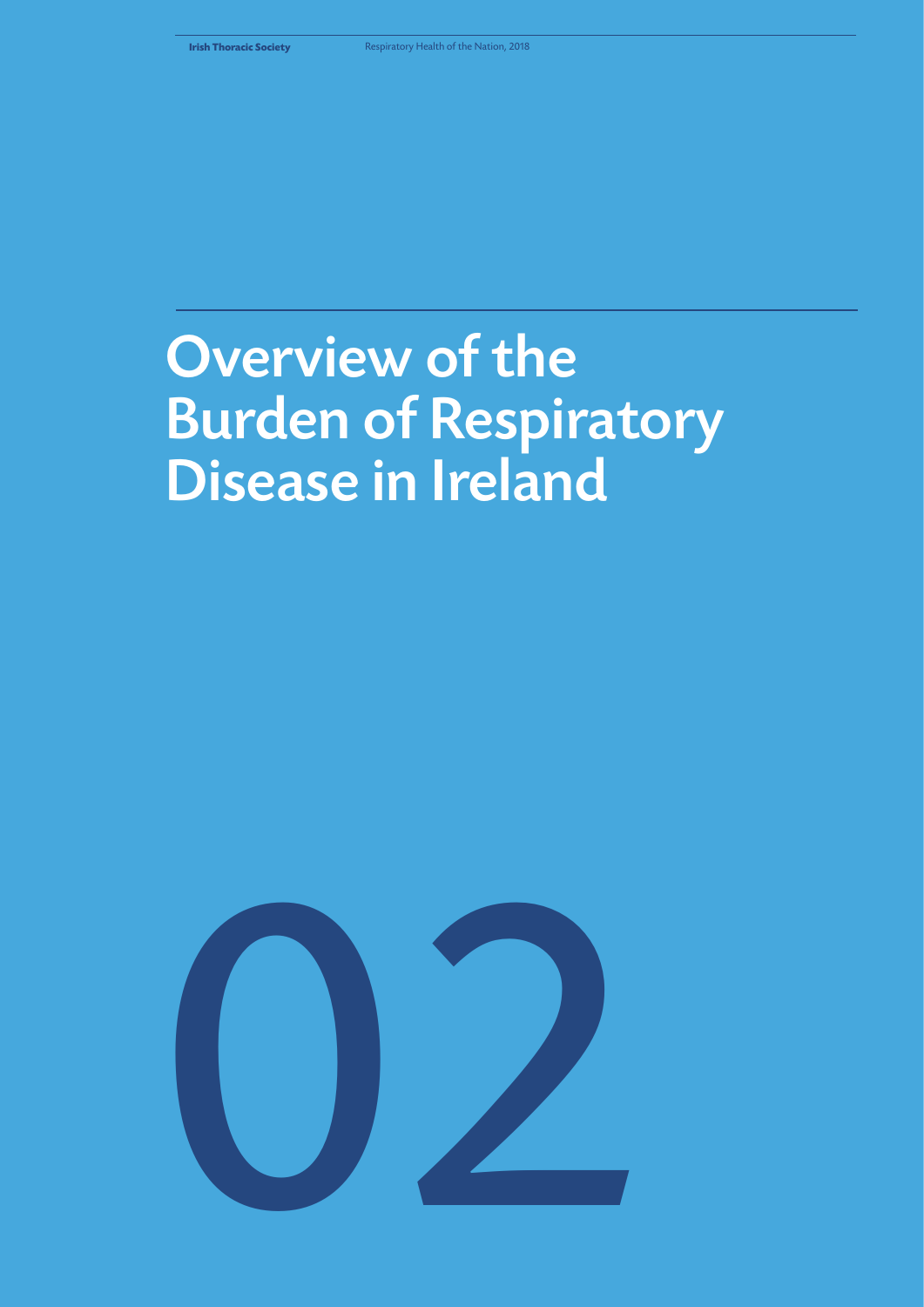# **Key Points**

- Respiratory disease causes 1 in 5 deaths in Ireland
- Respiratory disease death rates in Ireland are 38.2% higher than the EU-28 average
- Respiratory disease accounted for 14.3% of inpatient hospitalisations and 15.8% of bed days in 2016. Comparable figures for cardiovascular disease were 8.2% and 11.3% and for nonrespiratory cancers 4.7% and 8.0%
- Respiratory disease accounted for 18.7% of emergency hospitalisations in 2016. 84.8% of respiratory hospitalisations were emergency admissions
- There are geographical and socio-economic variations in mortality from respiratory disease in Ireland

# **Background**

Respiratory disease refers to a wide range of conditions of which there are a number of causes. These include genetic factors, early life events, nutritional factors, environmental factors, tobacco smoking and occupational exposures. Smoking is the main risk factor for two of the most important diseases - lung cancer and chronic obstructive pulmonary disease (COPD) - in terms of numbers affected and impact both on health and on health services. Pneumonia is the third biggest cause of death from respiratory disease in Ireland. Cystic fibrosis is an example of an inherited genetic disorder. In view of the impact of some risk factors on multiple body systems and the fact that many of the diseases increase with age, co-morbidities have a major impact on disease outcome.

This report focuses on the respiratory diseases which have most impact in Ireland.

Sources of routinely collected data do not extend beyond deaths and hospitalisations for many respiratory conditions. National mortality and hospitalisation statistics present an incomplete picture of the burden of respiratory disease. For many diseases, hospitalisations and deaths are only the "tip of the iceberg" *1* . Not all diseases cause death and even where they do, this is often after a long protracted period of chronic ill health. The majority of respiratory diseases are managed totally in the community. Others are managed between hospital services and community while a smaller number are managed largely by specialist respiratory hospital services.

For many of the chronic respiratory diseases there is an absence of national primary care data, national prescription data, national data on respiratory aids and appliances including home oxygen, national data on Emergency Department(ED) and Outpatient Department (OPD) attendances and data from private hospitals. These would provide a clearer picture of the burden of respiratory disease in Ireland at a population level. There are a few exceptions to this dearth of information. These include the National Cancer Registry (NCRI) and the National Cystic Fibrosis Newborn Screening Programme. In addition there are a number of voluntary patient registers including the Cystic Fibrosis Registry, the Alpha-1 Antitrypsin Deficiency Registry and the more recently established Interstitial Lung Diseases Registry, all of which provide valuable information.

Many acute respiratory diseases are of an infectious nature and are managed in the community. For those managed in the hospital setting, care is often provided by non specialist respiratory services. A number of these infections, deemed to be of public health significance, are notifiable to regional Medical officers of Health (MoH). For these diseases there is both national incidence and trend data available. Examples of these include tuberculosis, influenza, pertussis and legionella. For others, such as pneumonia and bronchiolitis, we rely on mortality and hospitalisation data, as is the case for many of the chronic diseases.

# **Incidence and Prevalence**

At national level, incidence and prevalence data is not available for respiratory disease as a group. For some specific respiratory diseases, there are incidence and/ or prevalence data while for some others, there are estimates based on extrapolation from international studies. These are included in the relevant disease specific chapter.

# **Mortality**

In Ireland the picture for overall all-cause mortality is one of decreasing mortality rates and rising life expectancy. The mortality rate for diseases of the cardiovascular system fell by 28.4% between 2007 and 2016. The cancer (all cancers) mortality rate decreased by 9.9% over the same period. However, there was relatively little change in terms of respiratory mortality in that period as evident in figure 2.1 below.

In 2016, the actual number of people who died from respiratory disease was 5,720 compared with 4,992 in 2007, an increase of 14.6% *2* . If lung cancer is excluded, the increase is 16.0%. Over the same decade the number of deaths from cardiovascular disease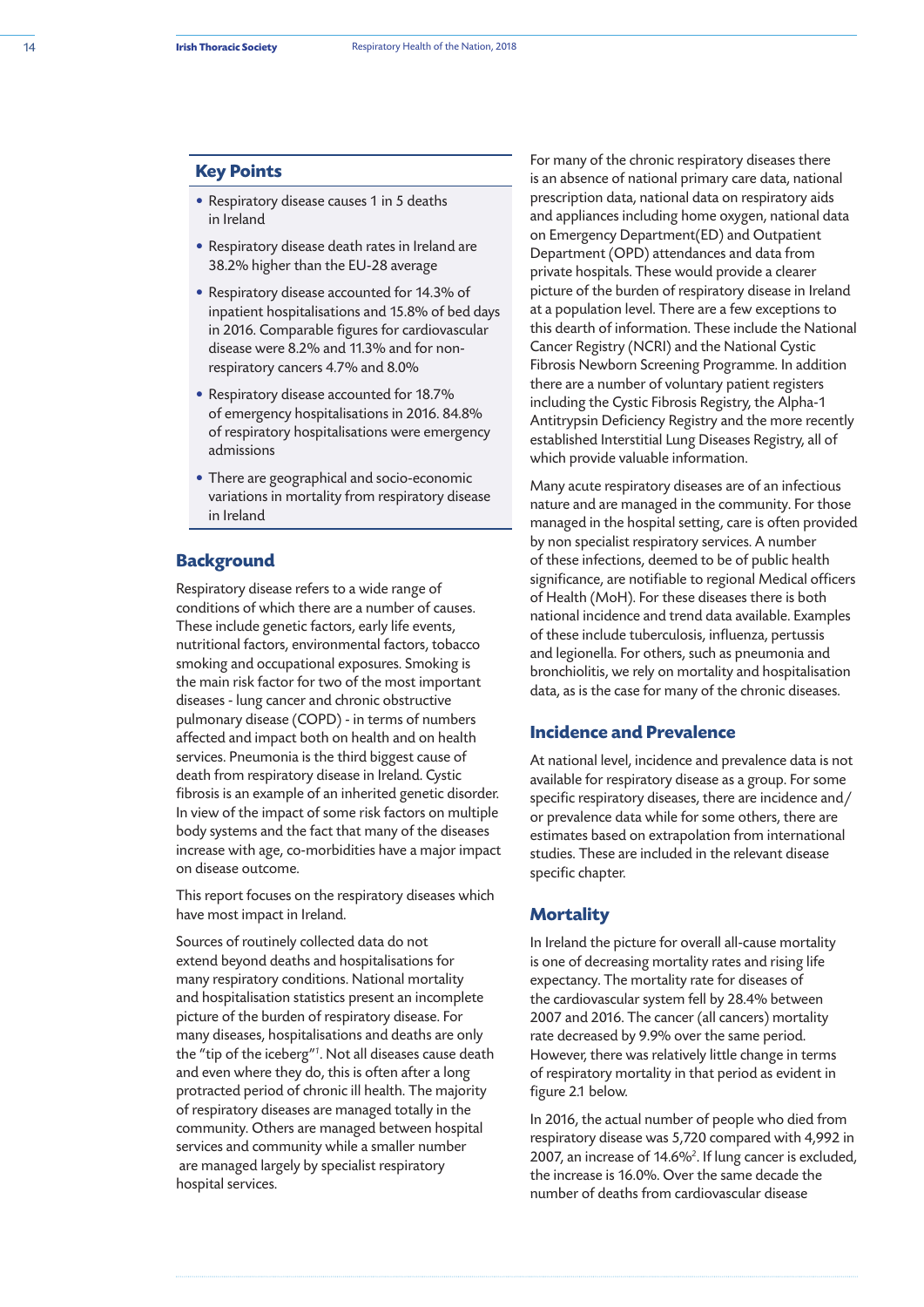reduced by 7.5%*<sup>2</sup>* . Respiratory disease, together with cardiovascular disease and non-respiratory cancer, are Ireland's top three causes of mortality. Respiratory disease (including cancer of the trachea, bronchus and lung) accounted for 18.8% (5,720) of all registered deaths in 2016*<sup>2</sup>* . The three major respiratory causes of death in 2016, accounting for 15.2% of all deaths, were lung cancer (6.1%, 1,864 deaths), chronic lower respiratory disease (ICD 10: J40-47) (5.6%, 1,711 deaths) and pneumonia (3.5%, 1,049 deaths). This is shown in table 2.1 overleaf.

When comparing Irish rates of principal causes of death with the EU-28 average, in 2014 the overall mortality rates in Ireland were lower than the EU-28 by 6.4% but rates of mortality from respiratory disease were higher in Ireland than the EU-28 average by 38.2%*<sup>2</sup>* .

# **Figure 2.1. Age-standardised death rates for selected causes, Ireland 2000-2016**



*Source: Health in Ireland, Key Trends, 2017, Department of Health, December 2017, Figure 2.6.2 Note: b - break in series. Due to a change in classification system used to determine underlying cause of death from ICD9 to ICD10 in 2007, caution should be used in comparing rates over time. Note: data for 2016 is provisional.*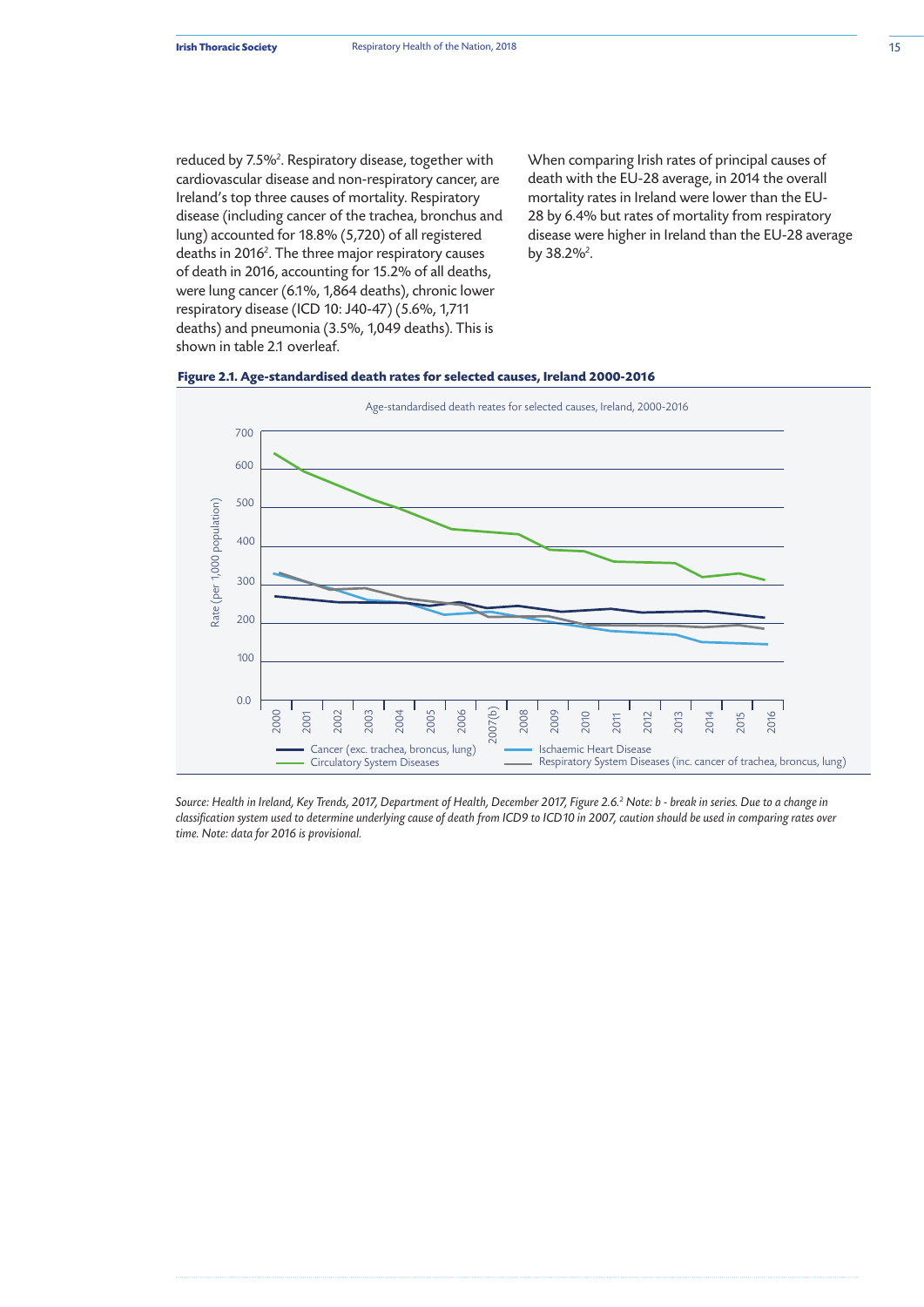|                                                                              |                       |                |                |                |                | % Change        |                  |
|------------------------------------------------------------------------------|-----------------------|----------------|----------------|----------------|----------------|-----------------|------------------|
|                                                                              |                       | 2007           | 2011           | 2015           | 2016(p)        | 2017-2016       | $2015 -$<br>2016 |
| <b>All Causes</b>                                                            | <b>Number</b>         | 28,117         | 28,456         | 30,127         | 30,389         | 8.1             | 0.9              |
|                                                                              | Rate                  | 1,151.6        | 1,037.8        | 1008.9         | 983.8          | $-14.6$         | $-2.5$           |
| <b>Diseases of the Circulatory System</b><br>All Circulatory System Diseases | <b>Number</b>         | 9,956          | 9,236          | 9,371          | 9,205          | $-7.5$          | $-1.8$           |
|                                                                              | Rate                  | 436.1          | 358.7          | 330.0          | 312.2          | $-28.4$         | $-5.4$           |
| <b>Ischaemic Heart Disease</b>                                               | <b>Number</b>         | 5,375          | 4,707          | 4,492          | 4,405          | $-18.0$         | $-1.9$           |
|                                                                              | Rate                  | 232.0          | 181.0          | 154.6          | 146.2          | $-37.0$         | $-5.4$           |
| <b>Stroke</b>                                                                | <b>Number</b>         | 2,078          | 1,993          | 1,920          | 1,825          | $-12.2$         | $-4.9$           |
|                                                                              | Rate                  | 93.0           | 78.4           | 68.7           | 63.0           | $-32.3$         | $-8.3$           |
| <b>Cancer</b><br>All Malignant Neoplasms                                     | <b>Number</b><br>Rate | 7,917<br>304.9 | 8,666<br>299.6 | 8,877<br>277.6 | 9,023<br>274.6 | 14.0<br>$-9.9$  | 1.6<br>$-1.1$    |
| Cancer of the Trachea, Bronchus and                                          |                       |                |                |                |                |                 |                  |
| Lung                                                                         | <b>Number</b>         | 1,668          | 1,850          | 1,828          | 1,864          | 11.8            | 2.0              |
|                                                                              | Rate                  | 63.2           | 63.6           | 56.7           | 56.2           | $-11.1$         | $-0.8$           |
| <b>Cancer of the Female Breast</b>                                           | <b>Number</b>         | 611            | 690            | 678            | 726            | 18.8            | 7.1              |
|                                                                              | Rate                  | 40.3           | 41.8           | 37.3           | 39.0           | $-3.4$          | 4.5              |
| <b>Diseases of the Respiratory System</b><br>All Respiratory System Diseases | Number<br>Rate        | 3,324<br>152.3 | 3,438<br>138.0 | 3,865<br>138.9 | 3,856<br>132.7 | 16.0<br>$-12.9$ | $-.02$<br>$-4.5$ |
| <b>Chronic Lower Respiratory Diseases</b>                                    | <b>Number</b>         | 1,496          | 1,504          | 1,701          | 1,711          | 14.4            | 0.6              |
|                                                                              | Rate                  | 64.8           | 57.8           | 59.0           | 57.1           | $-12.0$         | $-3.4$           |
| Pneumonia                                                                    | <b>Number</b>         | 1,125          | 1,057          | 1,165          | 1,049          | $-6.8$          | $-10.0$          |
|                                                                              | Rate                  | 55.5           | 45.4           | 44.3           | 38.4           | $-30.8$         | $-13.4$          |

#### **Table 2.1. Principal causes of death: numbers and age-standardised death rate per 100,000 population 2007-2016**

.<br>Source: Health in Ireland, Key Trends, 2017, Department of Health, December 2017. Table 2.4<sup>2</sup>. Note: data for 2016 is provisional

## **Impact on health services**

Most people with respiratory disease are cared for in the community by their GP and primary care team. Data on individual respiratory diseases is not available at national level for people with full medical cards, those with GP only cards or those who are private patients. This is also true for those who attend GPs, out of hours services and those who attend Emergency Departments. Data is not available nationally on those requiring respiratory aids and appliances including oxygen.

#### *Respiratory medication use*

In Ireland in 2016, government cost for respiratory medications in the General Medical Services (GMS) population was  $€113.7$  million (11% of the GMS budget) and 10.7 million (12% of the Drugs Payment Scheme (DPS) budget)*<sup>3</sup>* . These costs do not include additional drugs such as antibiotics or steroids or the supply of medication in hospitals. Neither do they account for the out-of-pocket costs by patients who pay privately for their medication (i.e. those not eligible for GMS or whose monthly medication

costs fall below the  $E$ 134 threshold for DPS). Hence these figures grossly underestimate expenditure on pharmaceuticals for the management of respiratory disease in Ireland.

Amongst those with a full GMS card for the entire calendar year 2016, (approximately 1.53 million individuals, 31% of males, 34% of females), 19.3% of males and 20.6% of females filled at least one prescription for a respiratory medication (Figure 2.2 and Table 2.2). Rates were highest in the early and later years of life. Just fewer than 30% of the population aged 0-4 years had full GMS coverage for the entirety of 2016. Of these, almost 26% of boys received a respiratory medication. This declined to a low of 12% for males in the middle age categories (25- 45 years), and rose steeply above 55 years of age to 28% in males aged over 75 years. Females showed a similar pattern, but with slightly lower rates than males until the age of 16 years, after which the rate of medication use among females remains consistently higher until very old age, when the rate was again higher amongst males*<sup>4</sup>* .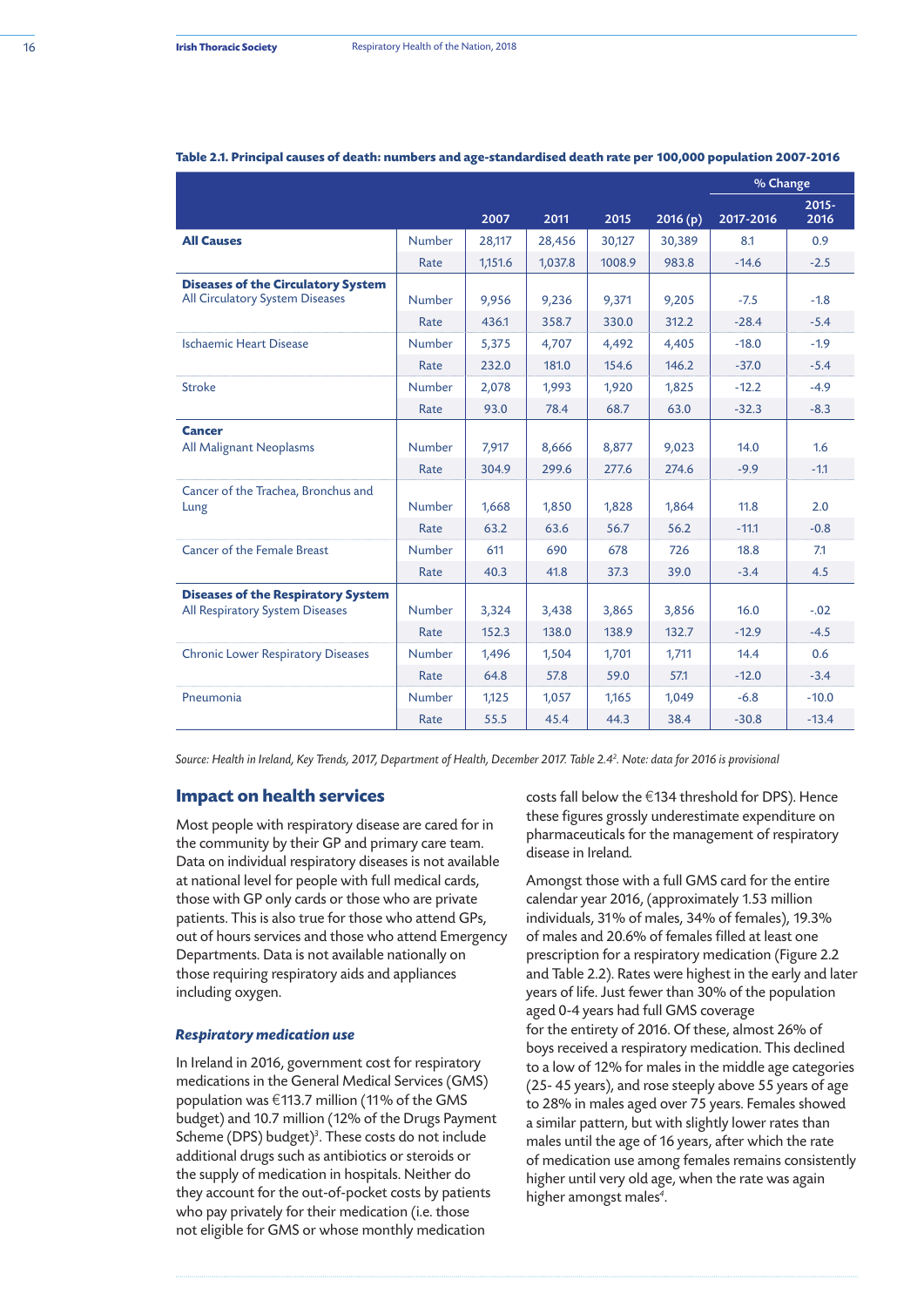

**Figure 2.2. Percentage of GMS cohort that were dispensed at least one respiratory medication in 2016**

*Source: Hurley, E (2018). An analysis of medication use for respiratory disease amongst those with GMS eligibility (2015 - 2016) - a focus on Chronic Obstructive Pulmonary Disease (COPD)4 .*

|               |            | <b>Population with</b><br><b>GMS</b> coverage |        | Estimate of prevalence of respiratory medication use (%) |         |              |
|---------------|------------|-----------------------------------------------|--------|----------------------------------------------------------|---------|--------------|
|               | Male $%$   | Female %                                      | Male % | 95% CI                                                   | Female% | 95% CI       |
| All ages      | 31%        | 34%                                           | 19.3%  | 19.2 to 19.4                                             | 20.6%   | 20.5 to 20.7 |
| $0-4yrs$      | 28%        | 27%                                           | 26.4%  | 26.0 to 26.8                                             | 21.4%   | 21.0 to 21.8 |
| $5-11$ yrs    | 35%        | 35%                                           | 22.6%  | 22.3 to 22.8                                             | 17.2%   | 17.0 to 17.5 |
| $12 - 15$ yrs | 29%        | 29%                                           | 21.7%  | 21.3 to 22.1                                             | 17.3%   | 16.9 to 17.7 |
| $16 - 24$ yrs | 24%        | 26%                                           | 14.3%  | 14.1 to 14.6                                             | 15.2%   | 14.9 to 15.5 |
| $25 - 34$ yrs | 20%        | 25%                                           | 11.6%  | 11.3 to 11.8                                             | 14.6%   | 14.3 to 14.9 |
| 35-44yrs      | 23%        | 27%                                           | 11.8%  | 11.6 to 12.0                                             | 15.5%   | 15.3 to 15.8 |
| 45-54yrs      | 27%        | 28%                                           | 14.3%  | 14.0 to 14.5                                             | 20.2%   | 19.9 to 20.4 |
| 55-64yrs      | <b>31%</b> | 32%                                           | 19.2%  | 18.8 to 19.5                                             | 26.1%   | 25.8 to 26.4 |
| 65-69yrs      | 40%        | 47%                                           | 23.5%  | 23.9 to 23.9                                             | 26.6%   | 26.2 to 27.0 |
| 70-74yrs      | 60%        | 67%                                           | 25.1%  | 24.7 to 25.5                                             | 26.6%   | 26.2 to 27.0 |
| 75yrs & over  | 75%        | 78%                                           | 28.0%  | 27.7 to 28.3                                             | 26.3%   | 26.0 to 26.6 |

#### **Table 2.2. Prevalence of respiratory medication use in the GMS population, 2016**

*Source: Hurley, E (2018). An analysis of medication use for respiratory disease amongst those with GMS eligibility (2015 - 2016) - a focus on Chronic Obstructive Pulmonary Disease (COPD)4 .* 

In adults aged 55 years and older, 46% of males and 51% of females held a full GMS card for the full calendar year of 2016 (Table 2.3). Of this cohort, 24% of males and 26.4% of females received at least one dispensing for a respiratory medication in

2016. In those aged 70 years and over, where GMS coverage is higher (69% females and 74% of males), the proportion receiving at least one respiratory medication in 2016 was 26.9% of eligible males and 26.4% of eligible females*<sup>4</sup>* .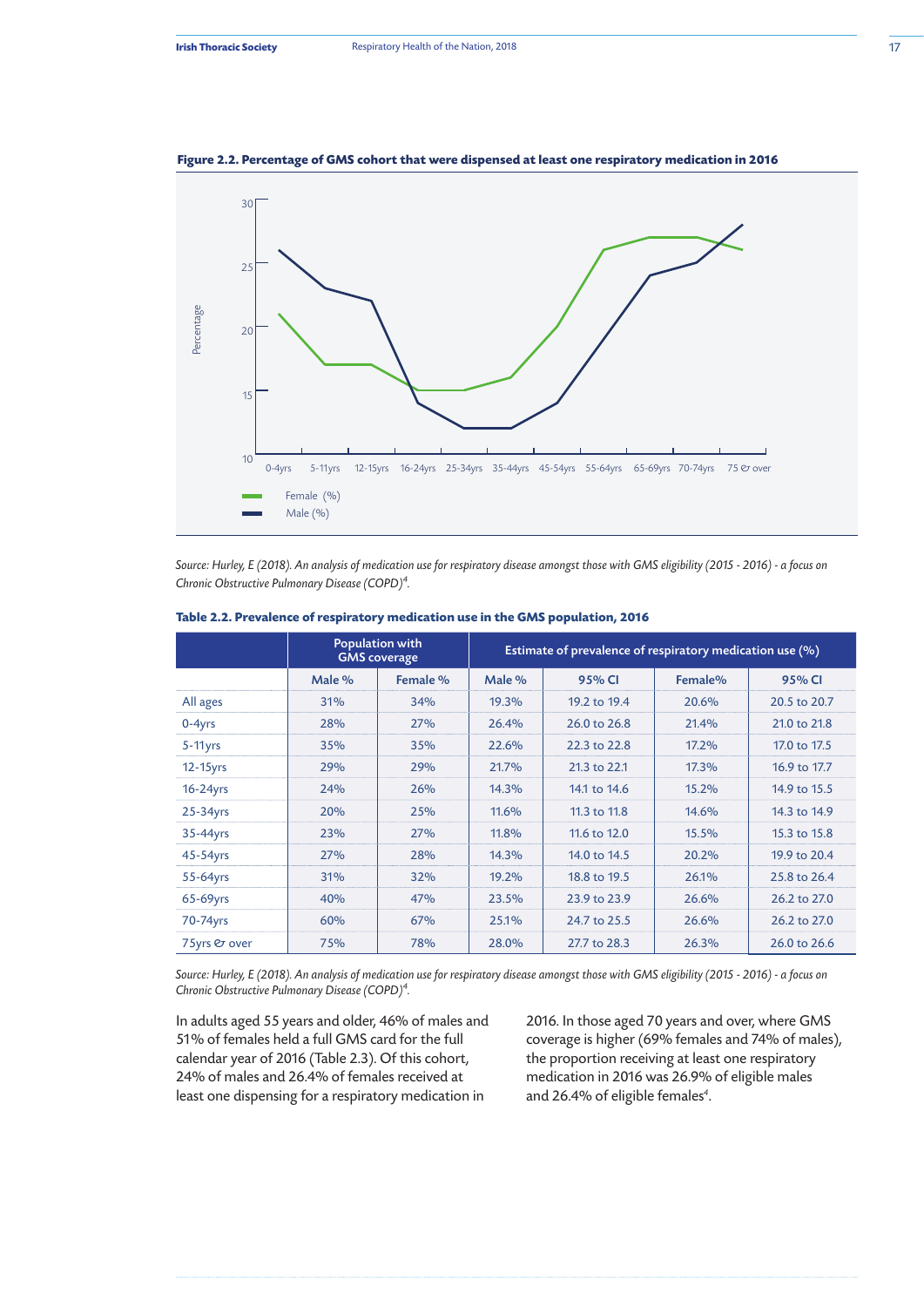| Age<br>category |                  | <b>Population with</b><br><b>GMS</b> coverage and<br>% of Irish population | <b>Filled at least one Rx</b><br>for a resp medication |        | <b>Estimate of prevalence of respiratory</b><br>medication use (%) |              |       |              |
|-----------------|------------------|----------------------------------------------------------------------------|--------------------------------------------------------|--------|--------------------------------------------------------------------|--------------|-------|--------------|
|                 | Male<br>(%)      | Female<br>(%)                                                              | Male                                                   | Female | Male%                                                              | 95% CI       | Ferm% | 95% CI       |
| $\geq$ 55 yrs   | 250,430<br>(46%) | 306,648<br>$(51\%)$                                                        | 60,035                                                 | 80,868 | 24.0%                                                              | 23.8 to 24.1 | 26.4% | 26.2 to 26.5 |
| $\geq 65$ yrs   | 173,505<br>(58%) | 224,773<br>$(66\%)$                                                        | 45,272                                                 | 59,511 | 26.1%                                                              | 25.9 to 26.3 | 26.5% | 26.3 to 26.7 |
| $\geq$ 70yrs    | 131,889<br>(69%) | 174,516<br>(74%)                                                           | 35,512                                                 | 46,132 | 26.9%                                                              | 26.7 to 27.2 | 26.4% | 26.2 to 26.7 |

#### **Table 2.3. Prevalence of respiratory medication use in the GMS population by older age stratifications, 2016**

*Source: Hurley, E (2018). An analysis of medication use for respiratory disease amongst those with GMS eligibility (2015 - 2016) - a focus on Chronic Obstructive Pulmonary Disease (COPD)4 .* 

#### *Impact on Hospitals*

Although OPD numbers can be difficult to interpret given the absence of respiratory specialists in some hospitals, variations in admission/discharge/followup practices and variations in community or primary care services, OPD data does reflect some of the burden on services. In 2016, 35 hospitals provided data on OPD attendances. Of these, 18 had dedicated respiratory clinics. In 2016, between general medicine clinics and respiratory clinics, there were 233,344 OPD attendances of which 19.9% were new patients. For the 18 hospitals for which there was data on respiratory clinics, there were 72,851 attendances of which 22.7% were new patients *<sup>5</sup>* .

Inpatient and day case data is only available from HIPE reporting publicly funded hospitals – this data is discussed below. As noted in the methodology chapter, data on the majority of the notifiable respiratory infectious diseases was accessed from CIDR and not HIPE. Therefore the hospitalisation data below does not include most of these.

# *Trends in hospitalisations for respiratory disease, 2009-2016*

Figure 2.3 presents data on the number of inpatient hospitalisations per 100,000 population for three disease groups - respiratory hospitalisations, cardiovascular hospitalisations, and non-respiratory cancer hospitalisations - between 2009 and 2016. Figure 2.4 shows data on the proportion of inpatient hospitalisations for each of these three disease groups and bed days used. Respiratory disease accounted for the highest proportion of inpatient hospitalisations and bed days used and this relative proportion has increased steadily in recent years as shown in figure 2.4. In 2016, 14% of those hospitalised as inpatients in publicly funded HIPE reporting hospitals had a respiratory condition as the primary diagnosis accounting for just fewer than 16% of bed days used across all inpatient activity.

## *Hospitalisations (day cases and inpatients), 2016*

 In 2016, respiratory disease accounted for 112,515 hospitalisations and 598,443 bed days (including day cases). This represented 6.6% of all hospitalisations and 12.7% of bed days. By comparison, hospitalisations for cardiovascular disease accounted for 4.3% of all hospitalisations and 9.2% of bed days while for non-respiratory cancers the figures were 7.4% and 8.3% respectively. These are shown in figure 2.5 and table 2.4.

When respiratory diseases are looked at in greater detail (figure 2.6 and table 2.5), chronic obstructive pulmonary disease (COPD), acute lower respiratory infection (unspecified) and pneumonia accounted for the highest proportion of respiratory hospitalisations (15.5%, 14.8% and 11.7% respectively), while pneumonia, COPD and acute lower respiratory infection (unspecified) accounted for the greatest number of respiratory bed days used (21.5%, 21.1% and 17.3% respectively).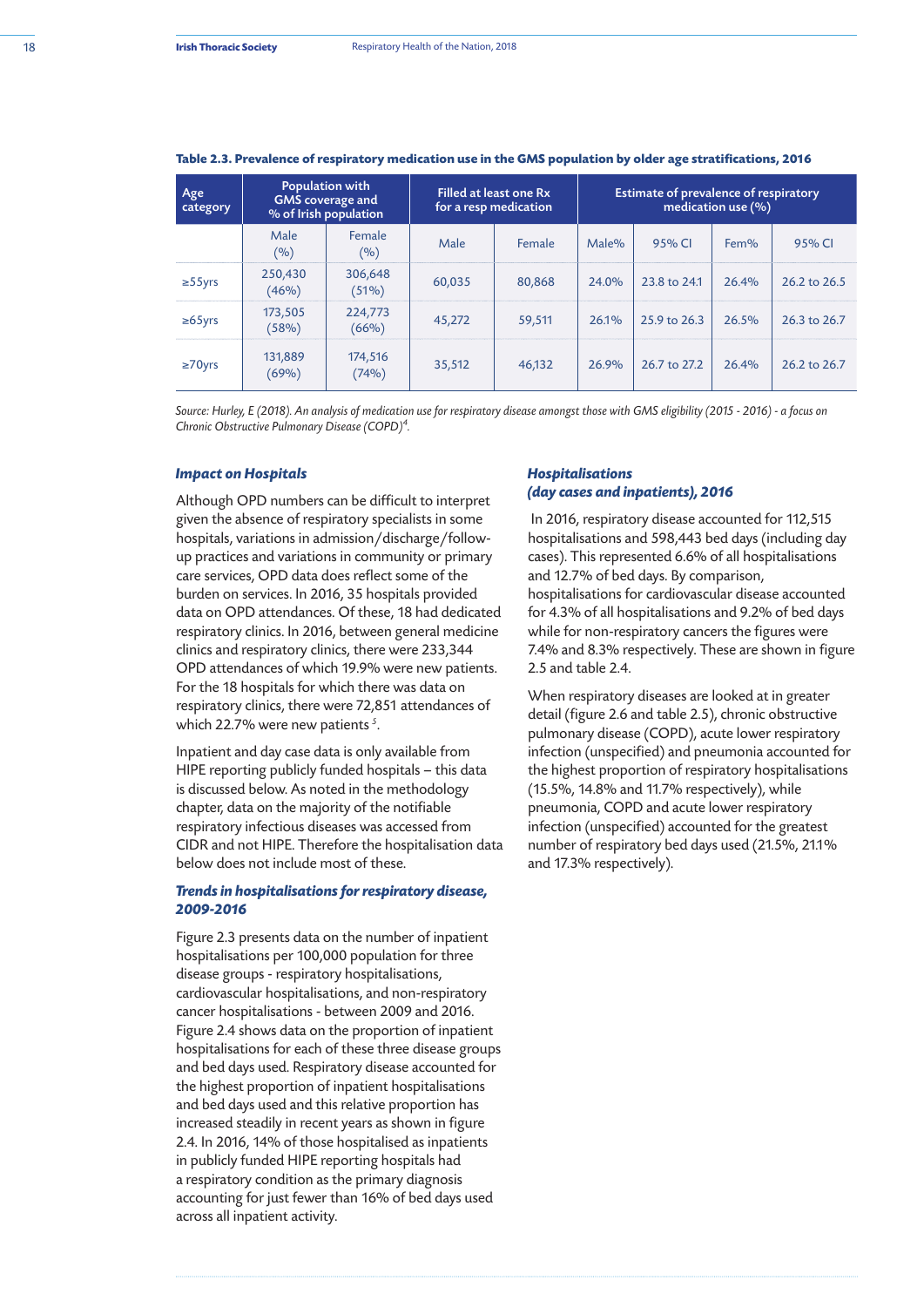

### **Figure 2.3. Inpatient hospitalisations by disease group, per 100,000 population, 2009-2016**

*Source: HIPE 2009-2016 - all hospitals reporting data to HIPE. Census 2011 population estimates used to standardise years 2009-2013; Census 2016 population estimates used for years 2014-2016.* 





*Source: HIPE 2009-2016 - all hospitals reporting data to HIPE over the period. Note: Denominator includes all inpatient hospitalisations (elective, emergency, maternity and newborn). See Appendix for ICD-10 codes included in the creation of disease groups.*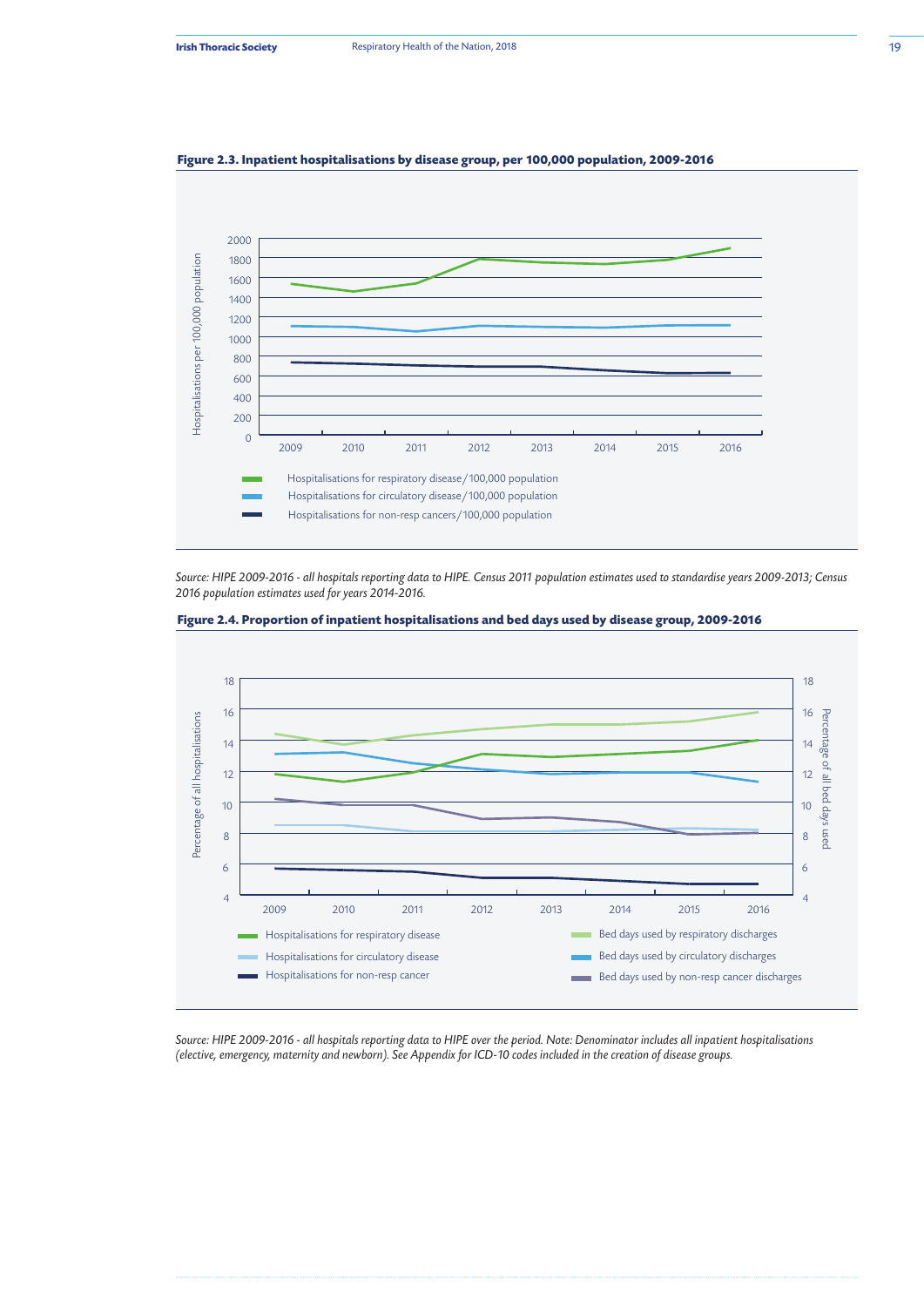

#### **Figure 2.5. Percentage of all hospitalisations (including day cases) and bed days by disease group, 2016 (all ages)**

*Source: HIPE 2016 - all hospitals reporting data to HIPE*



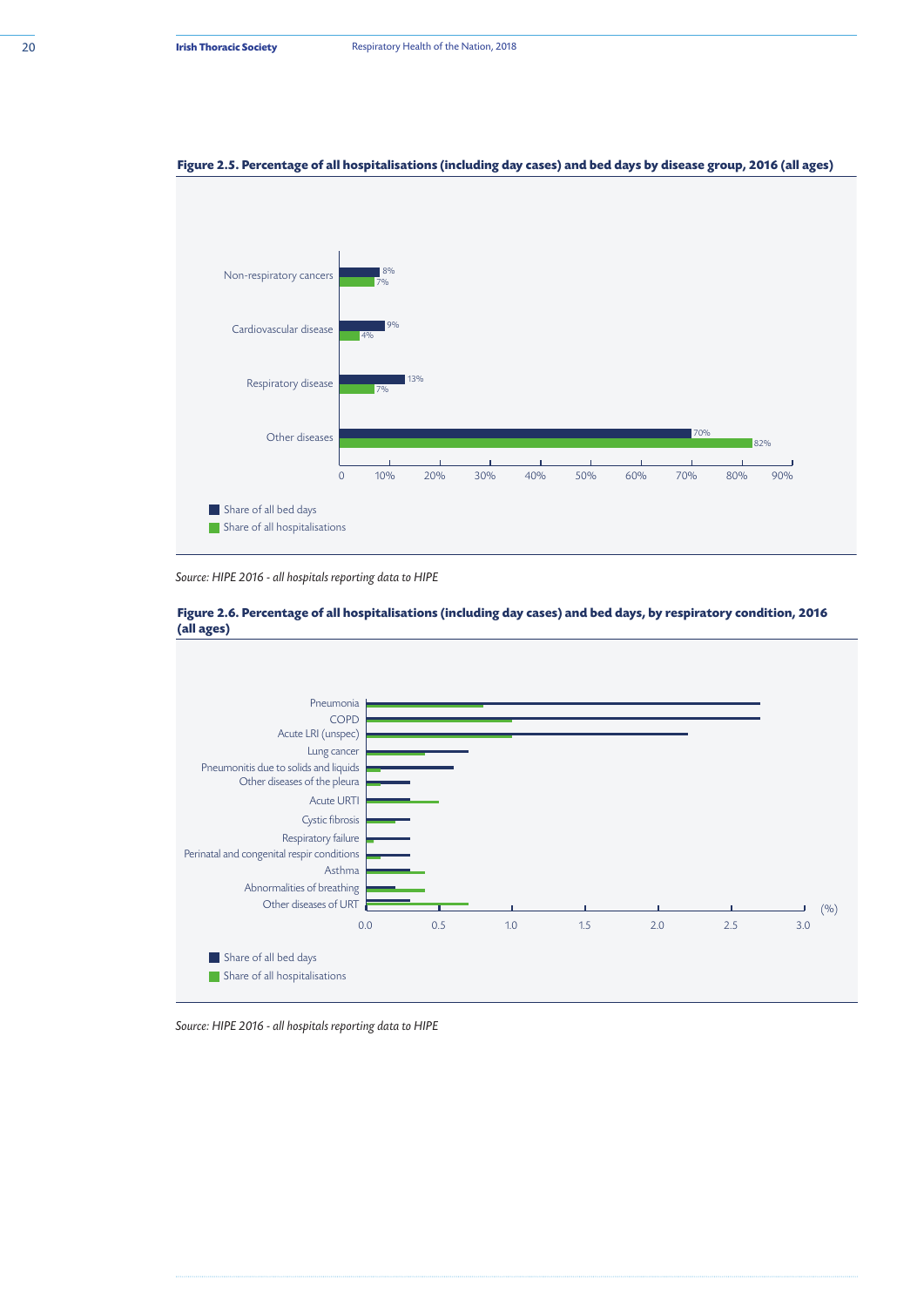|                                                                                       | <b>Hospitalisations</b> |                                         | <b>Bed days</b> |                           |  |
|---------------------------------------------------------------------------------------|-------------------------|-----------------------------------------|-----------------|---------------------------|--|
|                                                                                       | <b>Number</b>           | <b>Share of all</b><br>hospitalisations | <b>Number</b>   | Share of all bed days     |  |
| All causes                                                                            | 1,704,452               |                                         | 4,712,040       |                           |  |
| Respiratory disease                                                                   | 112,515                 | 6.6%                                    | 598,443         | 12.7%                     |  |
| Cardiovascular disease                                                                | 72,609                  | 4.3%                                    | 431,611         | 9.2%                      |  |
| Non-respiratory cancers                                                               | 126,579                 | 7.4%                                    | 388,981         | 8.3%                      |  |
| Other diseases                                                                        | 1,392,749               | 81.7%                                   | 3,293,005       | 69.9%                     |  |
| <b>Respiratory disease</b>                                                            | <b>Number</b>           | Share of resp<br>hospitalisations       | <b>Number</b>   | Share of<br>resp bed days |  |
| <b>COPD</b>                                                                           | 17,448                  | 15.5%                                   | 126,336         | 21.1%                     |  |
| Acute lower respiratory infection                                                     | 16,696                  | 14.8%                                   | 103,582         | 17.3%                     |  |
| Pneumonia                                                                             | 13,193                  | 11.7%                                   | 128,833         | 21.5%                     |  |
| Other diseases of URT                                                                 | 11,119                  | 9.9%                                    | 14,530          | 2.4%                      |  |
| <b>Acute URTI</b>                                                                     | 8,550                   | 7.6%                                    | 15,368          | 2.6%                      |  |
| Asthma                                                                                | 7,283                   | 6.5%                                    | 14,519          | 2.4%                      |  |
| Lung cancer                                                                           | 6,238                   | 5.5%                                    | 34,150          | 5.7%                      |  |
| Abnormalities of breathing                                                            | 6,011                   | 5.3%                                    | 10,950          | 1.8%                      |  |
| Acute bronchiolitis                                                                   | 3,516                   | 3.1%                                    | 11,951          | 2.0%                      |  |
| <b>Cystic fibrosis</b>                                                                | 3,245                   | 2.9%                                    | 16,216          | 2.7%                      |  |
| Perinatal and congenital resp conditions                                              | 2,526                   | 2.2%                                    | 12,710          | 2.1%                      |  |
| Cough                                                                                 | 2,279                   | 2.0%                                    | 2,847           | 0.5%                      |  |
| Sleep apnoea                                                                          | 2,241                   | 2.0%                                    | 2,840           | 0.5%                      |  |
| Pneumonitis due to solids and liquids                                                 | 1,952                   | 1.7%                                    | 30,327          | 5.1%                      |  |
| Other diseases of the pleura                                                          | 1,860                   | 1.7%                                    | 15,393          | 2.6%                      |  |
| Other diseases of the respiratory system                                              | 1,578                   | 1.4%                                    | 4,005           | 0.7%                      |  |
| Pulmonary embolism                                                                    | 1,452                   | 1.3%                                    | 11,359          | 1.9%                      |  |
| Influenza                                                                             | 1,437                   | 1.3%                                    | 8,201           | 1.4%                      |  |
| Idiopathic pulmonary fibrosis                                                         | 981                     | 0.9%                                    | 6,776           | 1.1%                      |  |
| Sarcoidosis                                                                           | 758                     | 0.7%                                    | 1,888           | 0.3%                      |  |
| Respiratory failure                                                                   | 734                     | 0.7%                                    | 13,333          | 2.2%                      |  |
| Pulmonary vascular diseases<br>(excl embolism)                                        | 286                     | 0.3%                                    | 2,170           | 0.4%                      |  |
| <b>Tuberculosis</b>                                                                   | 262                     | 0.2%                                    | 3,622           | 0.6%                      |  |
| <b>Acute bronchitis</b>                                                               | 246                     | 0.2%                                    | 549             | 0.1%                      |  |
| Suppurative and necrotic conditions<br>of LRT                                         | 161                     | 0.1%                                    | 2,019           | 0.3%                      |  |
| Postprocedural respiratory disorders,<br>not elsewhere classified                     | 136                     | 0.1%                                    | 1,161           | 0.2%                      |  |
| Mesothelioma                                                                          | 116                     | 0.1%                                    | 911             | 0.2%                      |  |
| Lung diseases due to external agents<br>(excl pneumonitis due to solids & liquids)    | 110                     | 0.1%                                    | 723             | 0.1%                      |  |
| Other respiratory diseases principally<br>affecting the interstitium (excl J81 & J84) | 101                     | 0.1%                                    | 1,174           | 0.2%                      |  |

# **Table 2.4. Hospitalisations and bed days, 2016 (including day cases) (all ages)**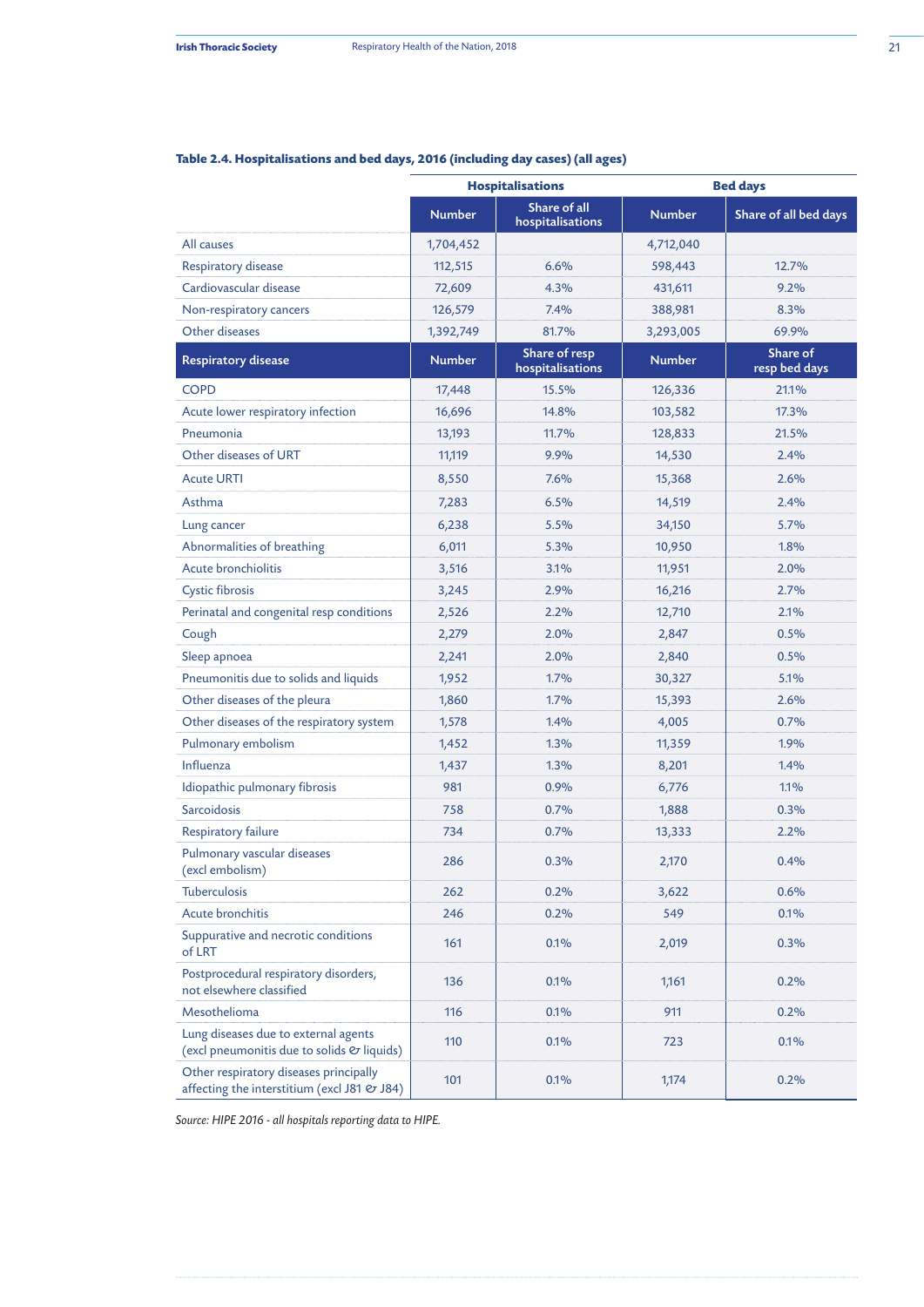

#### **Figure 2.7. Percentage of all inpatient hospitalisations and bed days by disease group, 2016 (all ages)**

*Source: HIPE 2016 - all hospitals reporting data to HIPE* 



**Figure 2.8. Percentage of inpatient hospitalisations and bed days by respiratory condition, 2016 (all ages)**

*Source: HIPE 2016 - all hospitals reporting data to HIPE* 

## *Hospital Inpatients 2016*

The number of inpatient hospitalisations for respiratory disease in 2016 was 92,391, which represented 14.3% all inpatient hospitalisations. These used 578,319 bed days or 15.8% of total inpatient bed days. For cardiovascular disease the corresponding figures were 8.2 % of inpatient hospitalisations and 11.3 % of bed days while for non-respiratory cancers the figures were 4.7% and 8.0 % respectively. These are shown in figure 2.7 and table 2.5.

Acute lower respiratory infection (unspecified) and

COPD accounted for the highest proportion of inpatient hospitalisations for respiratory disease in 2016. COPD and pneumonia account for the largest proportion of bed days used. Acute lower respiratory infection (unspecified) accounted for 17.6% of respiratory inpatient hospitalisations, while COPD accounted for 17.3% followed by pneumonia at 14.1%. In terms of respiratory inpatient bed days used, pneumonia accounted for 22.4%, COPD 21.7% and acute lower respiratory infection (unspecified) (17.9%). This is shown in figure 2.8 and table 2.5.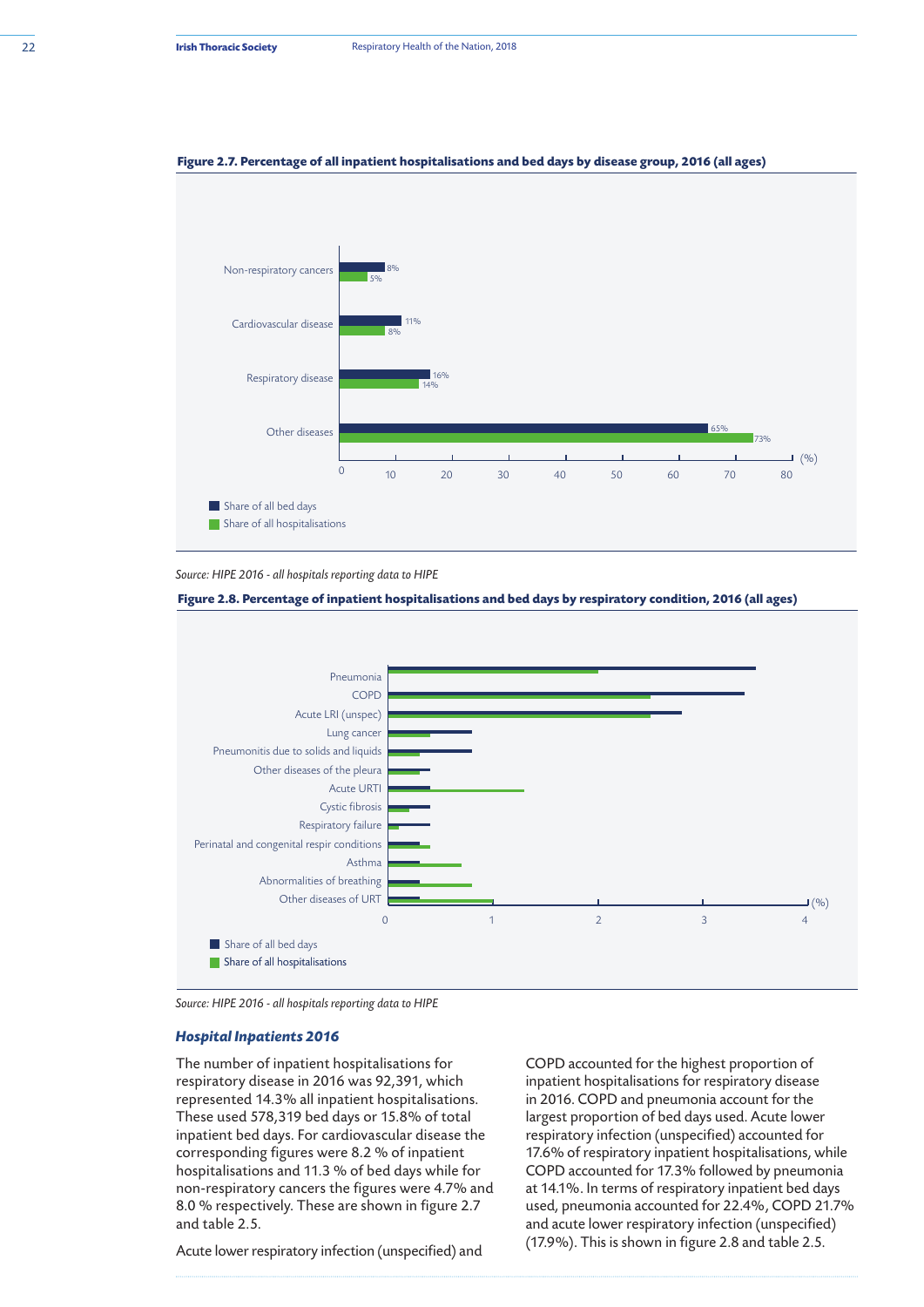# **Table 2.5. Inpatient hospitalisations and bed days, 2016 (all ages)**

|                                                                                          | <b>Hospitalisations</b> |                                         | <b>Bed days</b> |                        |  |  |
|------------------------------------------------------------------------------------------|-------------------------|-----------------------------------------|-----------------|------------------------|--|--|
|                                                                                          | <b>Number</b>           | <b>Share of all</b><br>hospitalisations | <b>Number</b>   | Share of all bed days  |  |  |
| All causes                                                                               | 643,850                 |                                         | 3,651,438       |                        |  |  |
| Respiratory disease                                                                      | 92,391                  | 14.3%                                   | 578,319         | 15.8%                  |  |  |
| Cardiovascular disease                                                                   | 53,008                  | 8.2%                                    | 412,010         | 11.3%                  |  |  |
| Non-respiratory cancers                                                                  | 30,099                  | 4.7%                                    | 292,501         | 8.0%                   |  |  |
| Other diseases                                                                           | 468,352                 | 72.7%                                   | 2,368,608       | 64.9%                  |  |  |
| <b>Respiratory disease</b>                                                               | <b>Number</b>           | Share of resp<br>hospitalisations       | <b>Number</b>   | Share of resp bed days |  |  |
| Acute lower respiratory infection<br>(unspec)                                            | 16,245                  | 17.6%                                   | 103,131         | 17.9%                  |  |  |
| <b>COPD</b>                                                                              | 15,959                  | 17.3%                                   | 124,847         | 21.7%                  |  |  |
| Pneumonia                                                                                | 13,048                  | 14.1%                                   | 128,688         | 22.4%                  |  |  |
| <b>Acute URTI</b>                                                                        | 8,288                   | 9.0%                                    | 15,106          | 2.6%                   |  |  |
| Other diseases of URT                                                                    | 6,266                   | 6.8%                                    | 9,677           | 1.7%                   |  |  |
| Abnormalities of breathing                                                               | 5,184                   | 5.6%                                    | 10,123          | 1.8%                   |  |  |
| Asthma                                                                                   | 4,394                   | 4.8%                                    | 11,630          | 2.0%                   |  |  |
| Acute bronchiolitis                                                                      | 3,476                   | 3.8%                                    | 11,911          | 2.1%                   |  |  |
| Lung cancer                                                                              | 2,671                   | 2.9%                                    | 30,583          | 5.3%                   |  |  |
| Perinatal and congenital resp conds                                                      | 2,468                   | 2.7%                                    | 12,652          | 2.2%                   |  |  |
| Sleep apnoea                                                                             | 2,167                   | 2.3%                                    | 2,766           | 0.5%                   |  |  |
| Pneumonitis due to solids and liquids                                                    | 1,946                   | 2.1%                                    | 30321           | 5.3%                   |  |  |
| Other diseases of the pleura                                                             | 1,703                   | 1.8%                                    | 15,236          | 2.6%                   |  |  |
| Influenza                                                                                | 1,428                   | 1.5%                                    | 8,192           | 1.4%                   |  |  |
| Pulmonary embolism                                                                       | 1,426                   | 1.5%                                    | 11,333          | 2.0%                   |  |  |
| <b>Cystic fibrosis</b>                                                                   | 1,110                   | 1.2%                                    | 14,081          | 2.4%                   |  |  |
| Cough                                                                                    | 1,022                   | 1.1%                                    | 1,590           | 0.3%                   |  |  |
| Other diseases of the respiratory syst                                                   | 839                     | 0.9%                                    | 3,266           | 0.6%                   |  |  |
| Respiratory failure                                                                      | 733                     | 0.8%                                    | 13,332          | 2.3%                   |  |  |
| Idiopathic pulmonary fibrosis                                                            | 657                     | 0.7%                                    | 6,452           | 1.1%                   |  |  |
| Acute bronchitis                                                                         | 236                     | 0.3%                                    | 539             | 0.1%                   |  |  |
| Sarcoidosis                                                                              | 234                     | 0.3%                                    | 1,364           | 0.2%                   |  |  |
| Tuberculosis                                                                             | 212                     | 0.2%                                    | 3,572           | 0.6%                   |  |  |
| Pulmonary vascular diseases<br>(excl emb)                                                | 211                     | 0.2%                                    | 2,095           | 0.4%                   |  |  |
| Suppurative & necrotic conditions<br>of LRT                                              | 140                     | 0.2%                                    | 1,998           | 0.3%                   |  |  |
| Postprocedural respiratory disorders,<br>not elsewhere classified                        | 130                     | 0.1%                                    | 1,155           | 0.2%                   |  |  |
| Lung diseases due to external agents<br>(excl pneumonitis due to solids & liq)           | 85                      | 0.1%                                    | 698             | 0.1%                   |  |  |
| Mesothelioma                                                                             | 61                      | 0.1%                                    | 856             | 0.1%                   |  |  |
| Other respiratory diseases principally<br>affecting the interstitium<br>(excl J81 & J84) | 52                      | 0.1%                                    | 1,125           | 0.2%                   |  |  |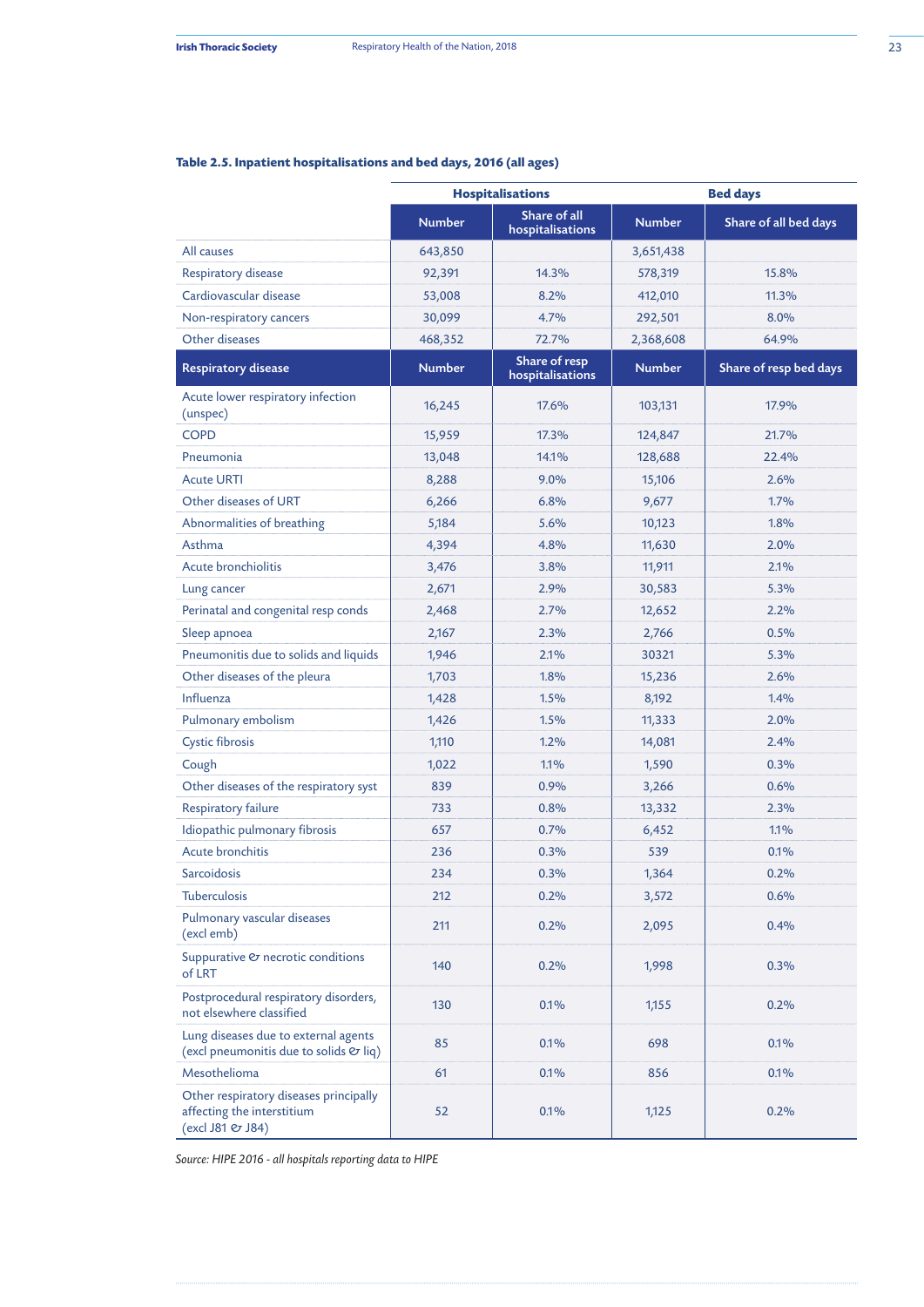The Activity in Acute Public Hospitals in Ireland report for 2016 listed three respiratory conditions among its top 10 Principal Diagnoses for inpatient hospitalisations. Following spontaneous delivery, pain in throat and chest and delivery by caesarean section came acute lower respiratory infection (unspecified) (ICD 10: J22) followed by "other chronic obstructive pulmonary disease (ICD 10: J44)" in 4th and 5th place and in 8th place came "pneumonia organism unspecified (ICD 10: J18)". In the same report, among the top 20 principal procedures blocks for inpatients, non-invasive ventilation (NIV) was at number 11 while ventilatory support was number 17, followed by sleep studies at number 18. Five of the top twenty principal procedures related to childbirth *<sup>6</sup>* .

Of the elective inpatient hospitalisations in the above report, four respiratory conditions were listed among the top 20 principal diagnoses. In 3rd place were chronic diseases of tonsils/adenoids (ICD 10: J35), in 4th place were sleep disorders (ICD 10: G47), while lung cancer was 12th and abnormalities of breathing (ICD 10: R06) was 16th. Among the top principal procedures on elective inpatients, sleep studies were 4th*<sup>6</sup>* .

#### *Emergency Inpatient Hospitalisations 2016*

The majority of inpatient hospitalisations in 2016 were as emergencies. In 2016, of the 92,391 inpatient respiratory hospitalisations, 84.8% (78,364) were as emergencies, representing 18.7% of all emergency hospitalisations. These hospitalisations accounted for 519,587 bed days or 20.1% of all emergency inpatient bed days in 2016.

For cardiovascular disease the corresponding figures were 10.7% of all emergency inpatient hospitalisations and 14.3% of bed days used. For non-respiratory cancers the figures were 2.9% and 5.7% of emergency hospitalisations and emergency bed days. These are shown in figures 2.9 and table 2.6 below.

The respiratory conditions which necessitated emergency inpatient care are shown in greater detail in figure 2.10 and table 2.6 below. Pneumonia, COPD and acute lower respiratory infection (unspecified) accounted for 10.5% of all emergency hospitalisations and 13.3% of all bed days used by emergency admissions.

The Activity in Acute Public Hospitals in Ireland report for 2016 listed among its top three Principal Diagnoses for emergency hospitalisations two respiratory conditions i.e. after pain in throat and chest in 2<sup>nd</sup> and 3<sup>rd</sup> place came acute lower respiratory infection (unspecified)(ICD 10: J22), followed by "other chronic obstructive pulmonary disease (ICD 10: J44)". In joint 4th place came "pneumonia organism unspecified (ICD 10: J18)". Among the top 20 principal procedures blocks for emergency inpatients, at number seven was NIV while at number nine was ventilatory support*<sup>6</sup>* .

# **Gender**

18.8% of deaths in 2016 in both males and females were due to respiratory disease. The respiratory cause of death varied by gender. In males, 6.6% of deaths were due to lung cancer, followed by chronic lower respiratory disease at 5.6% and pneumonia at 2.9%. For females the order was the same although the percentage was different ie lung cancer 5.7%, chronic lower respiratory disease 5.6% and pneumonia 4.0%.

In 2016, 5.4% of hospitalisations in females were for respiratory causes - this rose to 10.8% for inpatients only. The corresponding figures for males were 6.7% and 16.5%. In terms of bed days used, respiratory disease accounted for 13.1% of hospitalisations (16.9% inpatients) in males and 13.5 % (10.9% inpatients) in females.

# **Age**

Overall mortality rates can mask variations between age groups. The majority of deaths from respiratory disease are in people aged 65 years and over. Causes of death for those aged 65 years and over differ from those in younger ages. As evident in figure 2.11, for those aged 0-64 years, in 2016 respiratory disease accounted for 12.6% of deaths compared with 20.1% for those aged 65 years and older. For those aged 0-64 years, cancer of the trachea, bronchus and lung accounted for 7.3% of all deaths followed by chronic lower respiratory disease (2.1%) and pneumonia (1.1%). For those aged 65 years and older chronic lower respiratory disease accounted for 6.1% of all deaths, followed by cancer of the trachea, bronchus and lung at 5.5% and pneumonia (3.8%)*<sup>2</sup>* .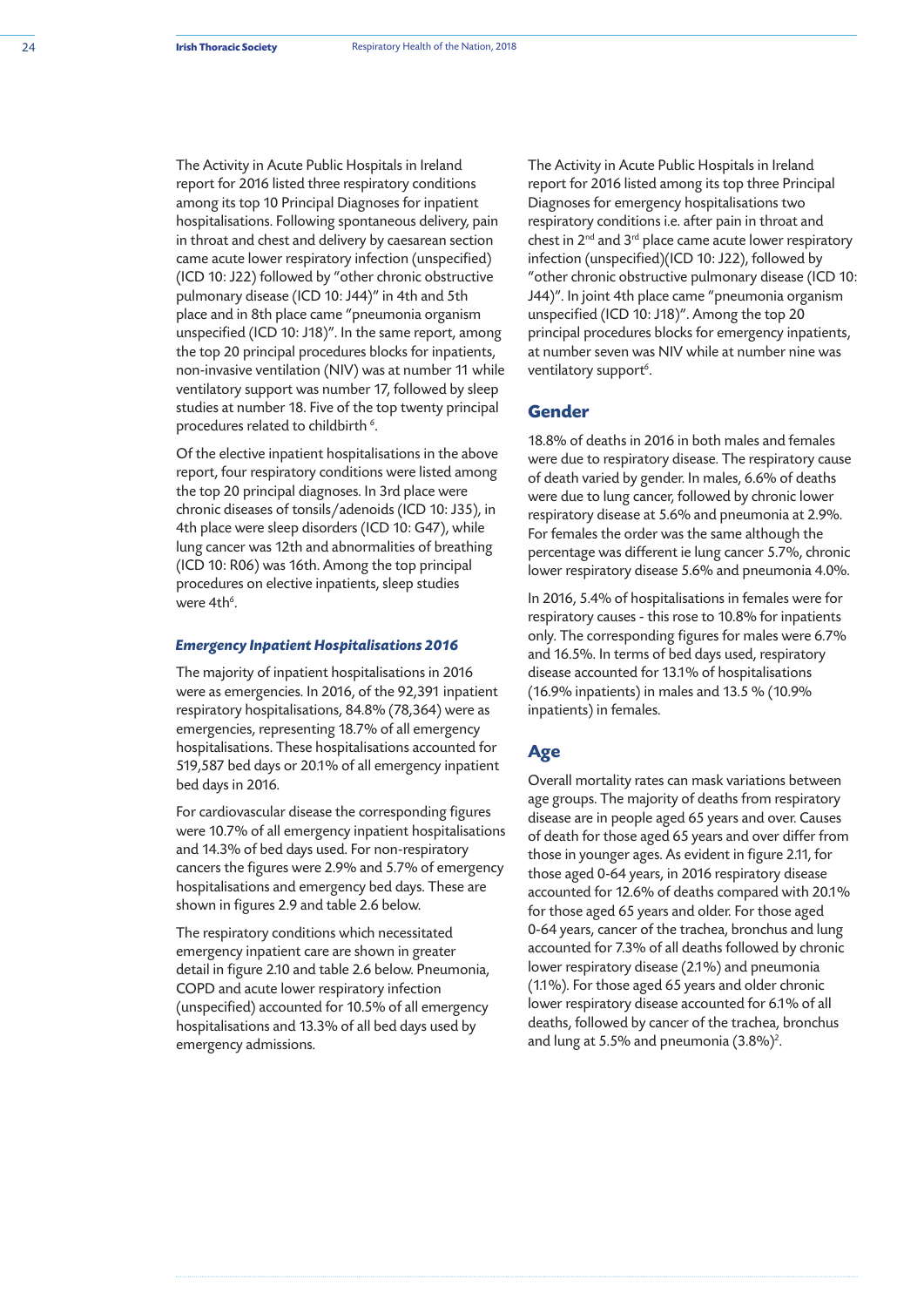

## **Figure 2.9. Percentage of emergency hospitalisations and bed days by disease group, 2016 (all ages)**

*Source: HIPE 2016 - all hospitals reporting data to HIPE*





*Source: HIPE 2016 - all hospitals reporting data to HIPE*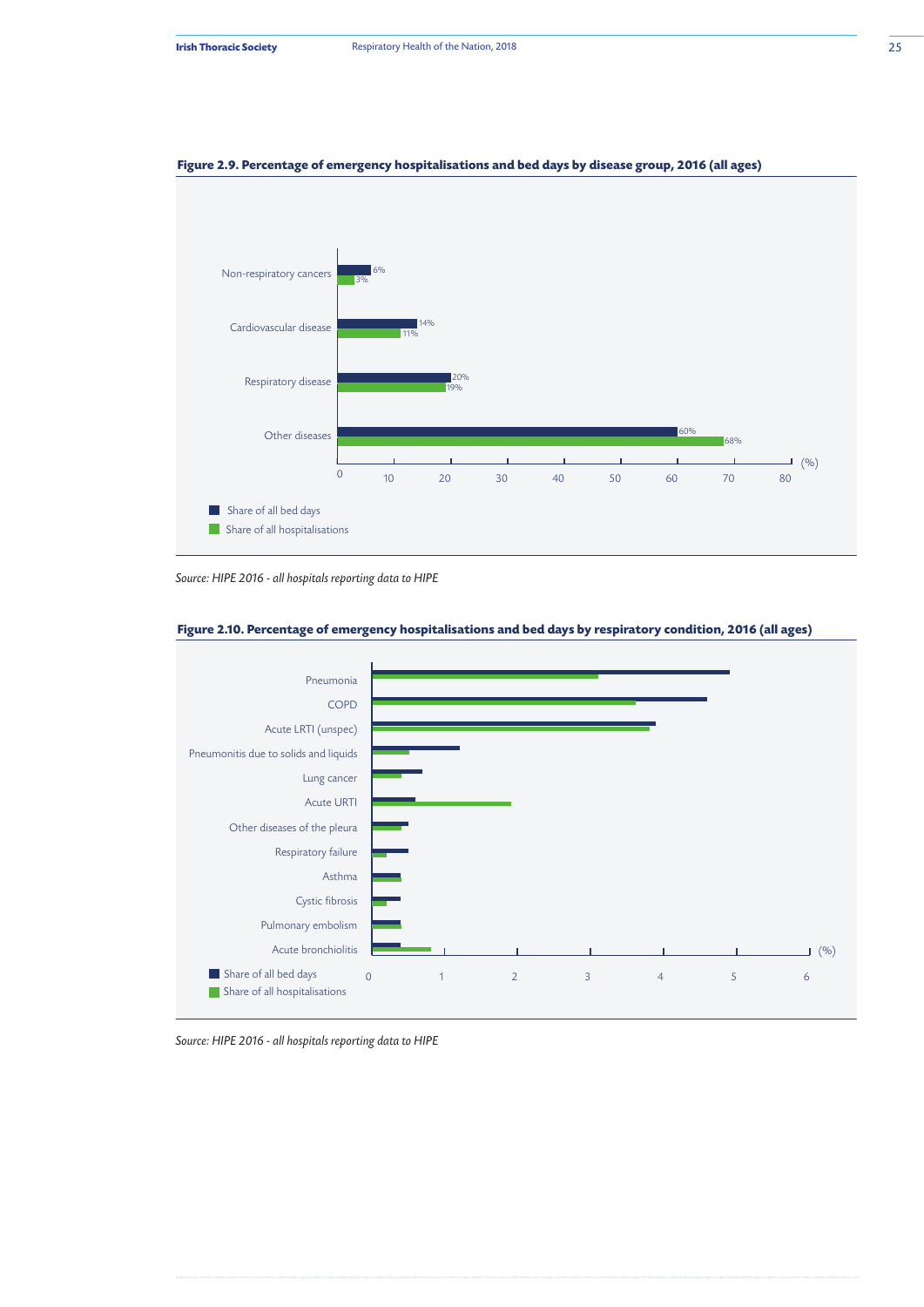# **Table 2.6. Emergency hospitalisations and bed days, 2016 (all ages)**

|                                                                                       | <b>Hospitalisations</b> |                                         | <b>Bed days</b> |                                 |  |
|---------------------------------------------------------------------------------------|-------------------------|-----------------------------------------|-----------------|---------------------------------|--|
|                                                                                       | <b>Number</b>           | <b>Share of all</b><br>hospitalisations | <b>Number</b>   | <b>Share of all</b><br>bed days |  |
| All causes                                                                            | 418,396                 |                                         | 2,583,474       |                                 |  |
| Respiratory disease                                                                   | 78,364                  | 18.7%                                   | 519,587         | 20.1%                           |  |
| Cardiovascular disease                                                                | 44,932                  | 10.7%                                   | 368,635         | 14.3%                           |  |
| Non-respiratory cancers                                                               | 11,929                  | 2.9%                                    | 147,915         | 5.7%                            |  |
| Other diseases                                                                        | 283,171                 | 67.7%                                   | 1,547,337       | 59.9%                           |  |
| <b>Respiratory disease</b>                                                            | <b>Number</b>           | Share of resp<br>hospitalisations       | <b>Number</b>   | Share of resp<br>bed days       |  |
| Acute lower respiratory infection (unspec)                                            | 15,879                  | 20.3%                                   | 99,667          | 19.2%                           |  |
| <b>COPD</b>                                                                           | 15,262                  | 19.5%                                   | 117,626         | 22.6%                           |  |
| Pneumonia                                                                             | 12,821                  | 16.4%                                   | 125,654         | 24.2%                           |  |
| <b>Acute URTI</b>                                                                     | 8,148                   | 10.4%                                   | 14,815          | 2.9%                            |  |
| Abnormalities of breathing                                                            | 4,301                   | 5.5%                                    | 8756            | 1.7%                            |  |
| Asthma                                                                                | 4,252                   | 5.4%                                    | 11,119          | 2.1%                            |  |
| Acute bronchiolitis                                                                   | 3,140                   | 4.0%                                    | 10,497          | 2.0%                            |  |
| Pneumonitis due to solids and liquids                                                 | 1,935                   | 2.5%                                    | 30,119          | 5.8%                            |  |
| Other diseases of URT                                                                 | 1,698                   | 2.2%                                    | 4,094           | 0.8%                            |  |
| Other diseases of the pleura                                                          | 1,529                   | 2.0%                                    | 13,672          | 2.6%                            |  |
| Lung cancer                                                                           | 1,507                   | 1.9%                                    | 18,716          | 3.6%                            |  |
| Pulmonary embolism                                                                    | 1,391                   | 1.8%                                    | 10,983          | 2.1%                            |  |
| Influenza                                                                             | 1,389                   | 1.8%                                    | 7,791           | 1.5%                            |  |
| Cough                                                                                 | 981                     | 1.3%                                    | 1,445           | 0.3%                            |  |
| <b>Cystic fibrosis</b>                                                                | 790                     | 1.0%                                    | 10,988          | 2.1%                            |  |
| Other diseases of the respiratory system                                              | 725                     | 0.9%                                    | 2,732           | 0.5%                            |  |
| Respiratory failure                                                                   | 697                     | 0.9%                                    | 12,498          | 2.4%                            |  |
| Idiopathic pulmonary fibrosis                                                         | 518                     | 0.7%                                    | 5,250           | 1.0%                            |  |
| <b>Acute bronchitis</b>                                                               | 233                     | 0.3%                                    | 533             | 0.1%                            |  |
| Sarcoidosis                                                                           | 190                     | 0.2%                                    | 961             | 0.2%                            |  |
| <b>Tuberculosis</b>                                                                   | 182                     | 0.2%                                    | 3,046           | 0.6%                            |  |
| Pulmonary vascular diseases (excl<br>embolism)                                        | 175                     | 0.2%                                    | 1,715           | 0.3%                            |  |
| Sleep apnoea                                                                          | 124                     | 0.2%                                    | 357             | 0.1%                            |  |
| Suppurative and necrotic conditions of LRT                                            | 117                     | 0.1%                                    | 1,768           | 0.3%                            |  |
| Postprocedural respiratory disorders,<br>not elsewhere classified                     | 115                     | 0.1%                                    | 1,092           | 0.2%                            |  |
| Perinatal and congenital resp conditions                                              | 101                     | 0.1%                                    | 1,378           | 0.3%                            |  |
| Lung diseases due to external agents<br>(excl pneumonitis due to solids & liquids)    | 72                      | 0.1%                                    | 595             | 0.1%                            |  |
| Other respiratory diseases principally<br>affecting the interstitium (excl J81 & J84) | 48                      | 0.1%                                    | 1,036           | 0.2%                            |  |
| Mesothelioma                                                                          | 44                      | 0.1%                                    | 684             | 0.1%                            |  |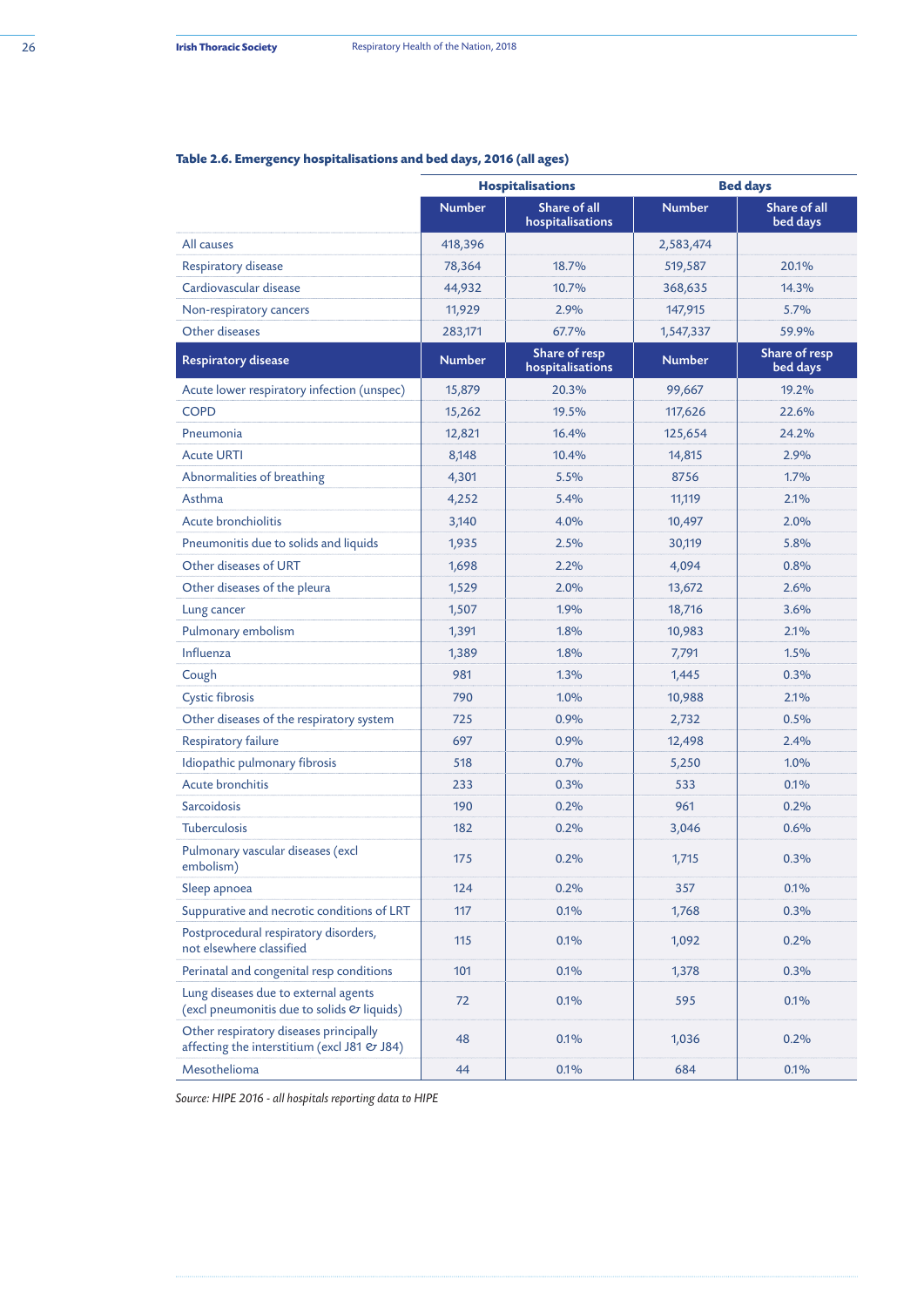#### **Figure 2.11a Deaths by principal causes, percentage distribution, 2016 ages 0-64**



Source Health in Ireland, Key Trends, 2017, Department of Health, December 2017 Figures 2.4a<sup>2</sup>. Note: data for 2016 is provisional.





Source Health in Ireland, Key Trends, 2017, Department of Health, December 2017 Figures 2.4b<sup>2</sup>. Note: data for 2016 is provisional.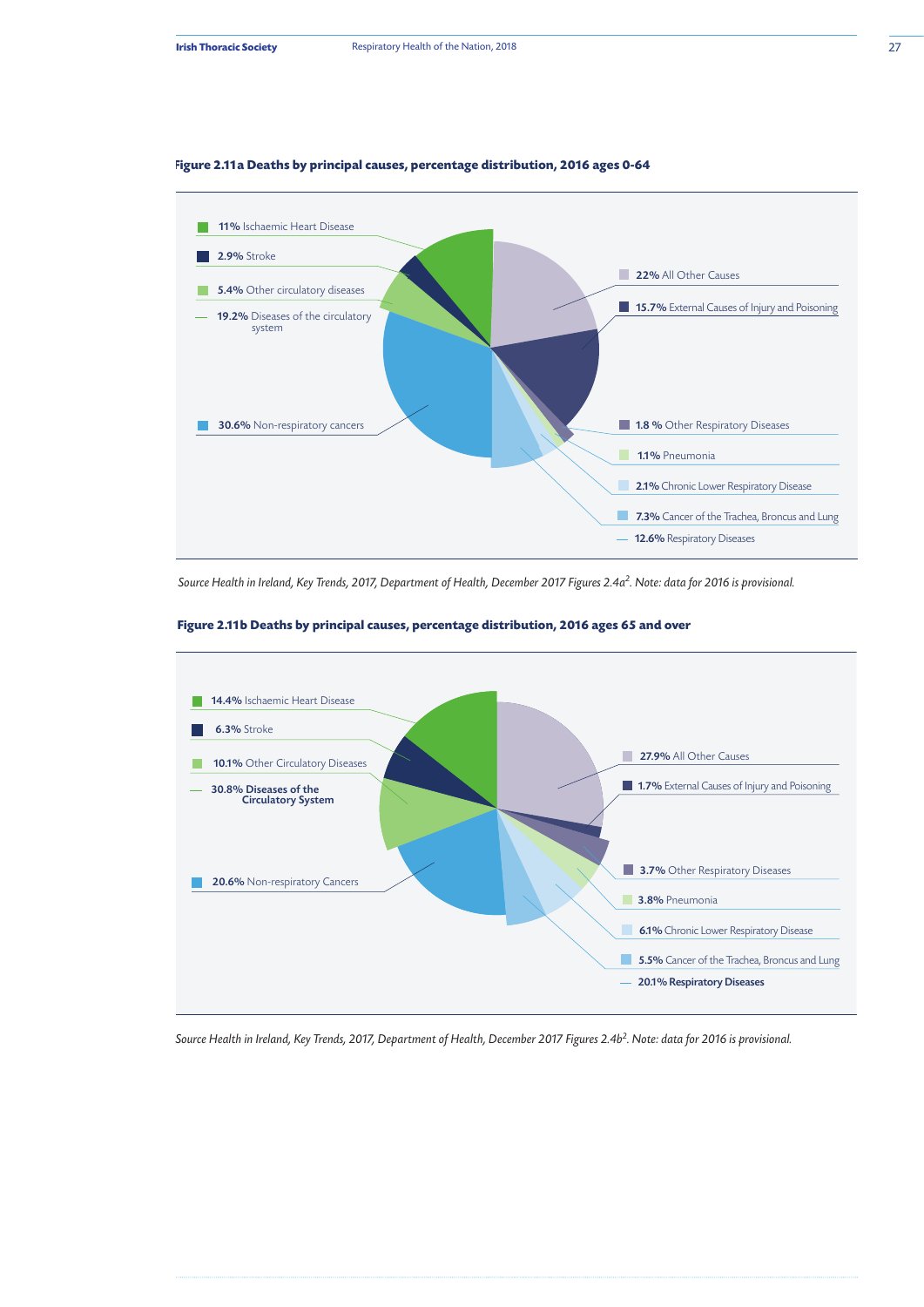Figure 2.12 shows the number of hospitalisations and bed days used for respiratory conditions by three major age groups over the period 2009-2016. It reflects the value of including both variables (hospitalisations, bed days) when looking at impact on hospital services.

## *Children aged 0-15 years: 2016 (See Chapter 14)*

Respiratory inpatient hospitalisations accounted for 26.7% of inpatient hospitalisations and 21.7% of inpatient bed days among 0-15 year olds in 2016 (see Chapter 14). The top two respiratory causes of inpatient hospitalisations were acute upper respiratory tract infection (URTI) and acute bronchiolitis which accounted for 6.1% and 3.9% of all inpatient hospitalisations in the 0-15 year age group. In terms of inpatient bed days used, the top two respiratory conditions were perinatal and congenital respiratory conditions (4.3%) followed by acute bronchiolitis (4.0%). This is further discussed in chapter 14.

#### *Adults aged 16-64 years: 2016*

In terms of number of inpatient hospitalisations and inpatient bed days as shown in figures 2.13, 2.14 and table 2.7, the picture differs significantly for those aged 16-64 years compared to the paediatric population. In 2016, respiratory disease accounted for 8.5% of inpatient hospitalisations in the 16-64 year age group (vs 5.4% for cardiovascular, 4.3% for non-respiratory cancers), and 10.2% of inpatient bed days (vs 7.9% for cardiovascular, 9.4% for non-respiratory cancers).

The top three respiratory causes of inpatient hospitalisations were acute lower respiratory infection (unspecified) (1.4%), COPD (1.1%) and pneumonia (1.0%) in the 16-64 year age group. In terms of bed days used the order was reversed i.e. pneumonia (1.8%), COPD (1.6%) and acute lower respiratory infection (unspecified) (1.4%).



#### **Figure 2.12. Inpatient hospitalisations and bed days by respiratory disease, by age category, 2009-2016**

*Source: HIPE 2009-2016 - all hospitals reporting data to HIPE*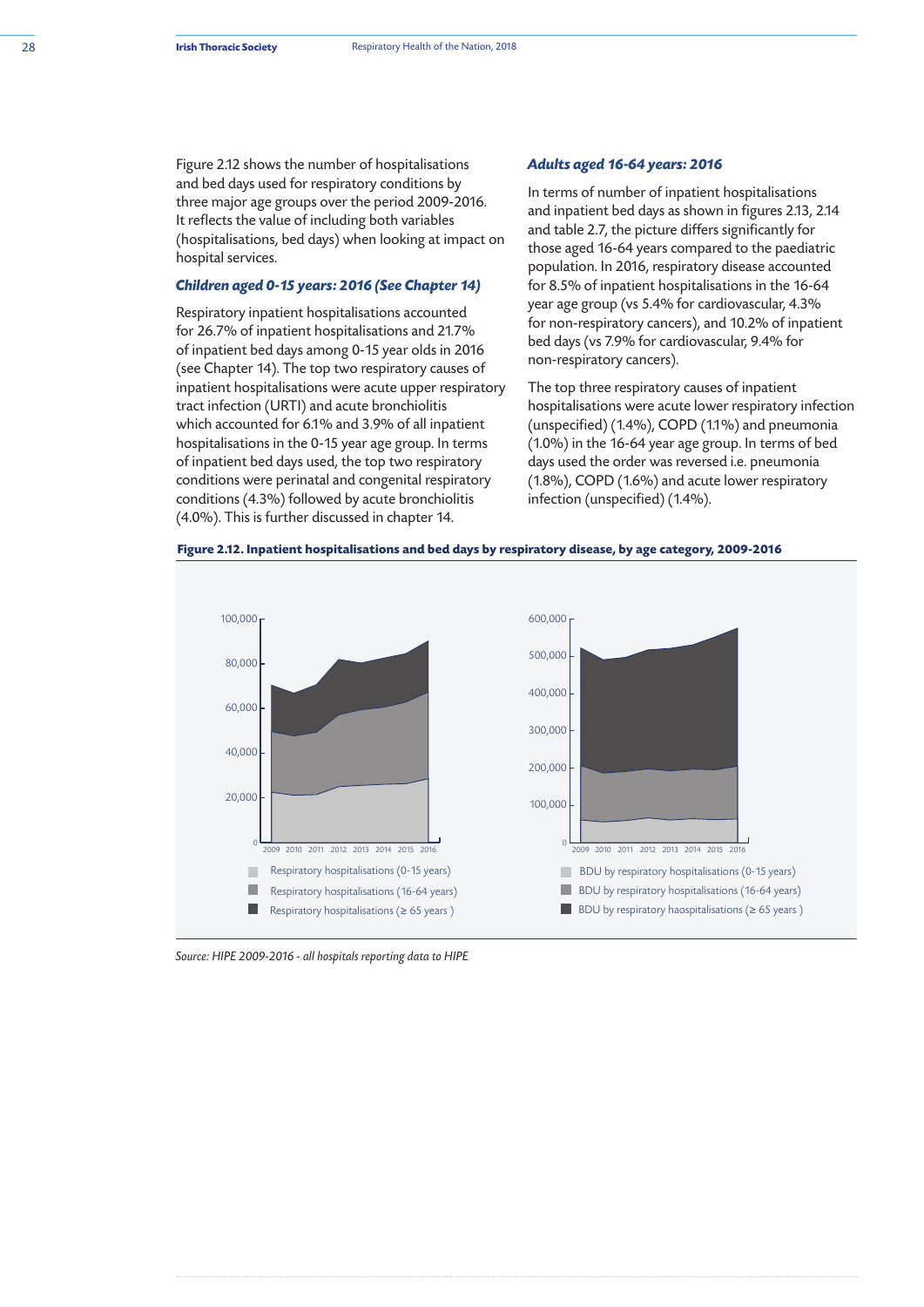

## **Figure 2.13. Percentage of inpatient hospitalisations and bed days by disease group, 2016 (16-64 years)**

*Source: HIPE 2016 - all hospitals reporting data to HIPE* 

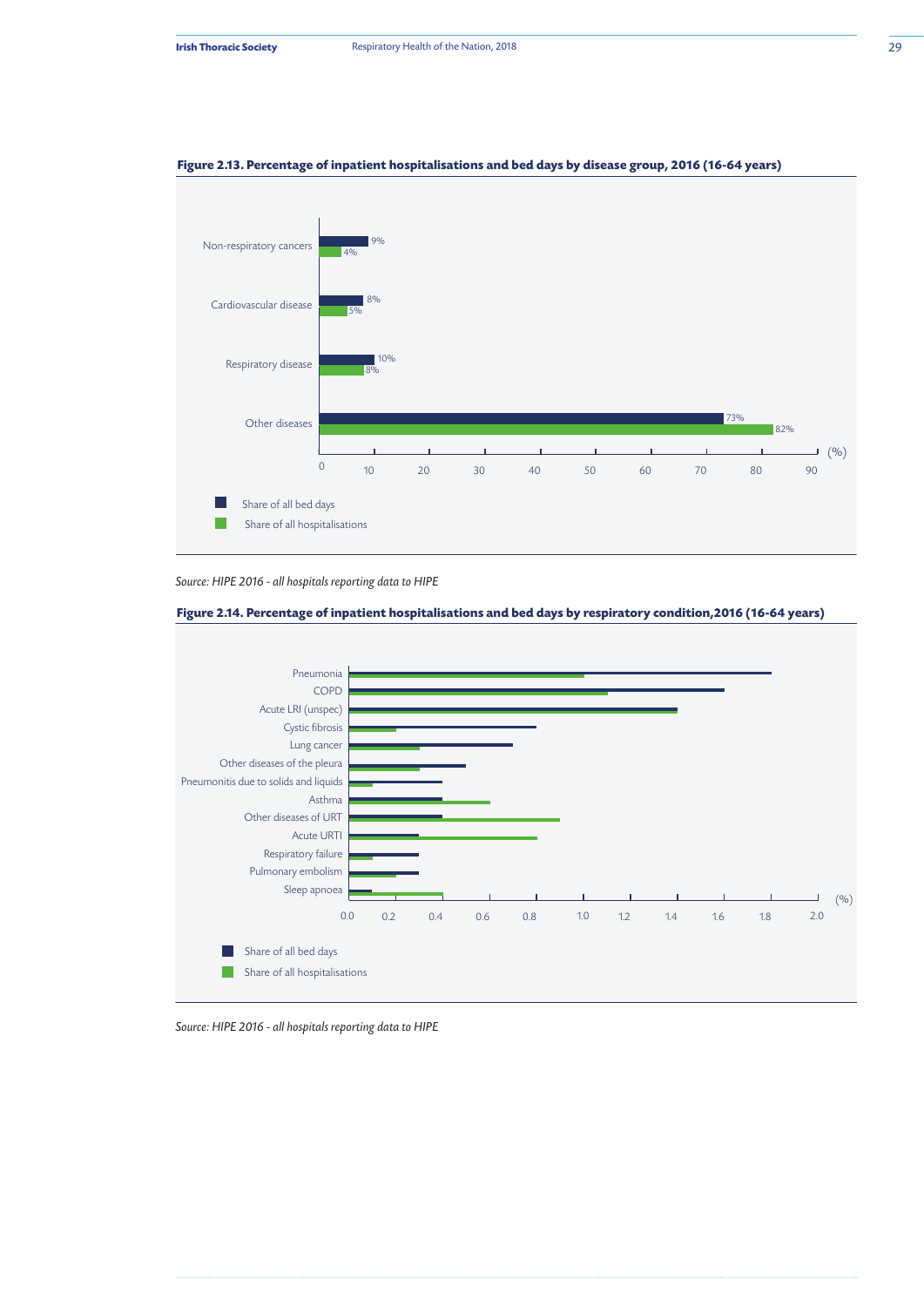|                                                                                          | <b>Hospitalisations</b> |                                   | <b>Bed days</b> |                           |  |
|------------------------------------------------------------------------------------------|-------------------------|-----------------------------------|-----------------|---------------------------|--|
|                                                                                          | <b>Number</b>           | Share of<br>hospitalisations      | <b>Number</b>   | Share of all<br>bed days  |  |
| All causes                                                                               | 351,219                 |                                   | 1,410,697       |                           |  |
| Respiratory disease                                                                      | 29,826                  | 8.5%                              | 143,321         | 10.2%                     |  |
| Cardiovascular disease                                                                   | 18,960                  | 5.4%                              | 110,754         | 7.9%                      |  |
| Non-respiratory cancers                                                                  | 15,014                  | 4.3%                              | 131,911         | 9.4%                      |  |
| Other diseases                                                                           | 287,419                 | 81.8%                             | 1,024,711       | 72.6%                     |  |
| <b>Respiratory disease</b>                                                               | <b>Number</b>           | Share of resp<br>hospitalisations | <b>Number</b>   | Share of resp<br>bed days |  |
| Acute lower respiratory infection<br>(unspec)                                            | 4,910                   | 16.5%                             | 19,491          | 13.6%                     |  |
| <b>COPD</b>                                                                              | 3,961                   | 13.3%                             | 22,815          | 15.9%                     |  |
| Pneumonia                                                                                | 3,455                   | 11.6%                             | 25,005          | 17.4%                     |  |
| Other diseases of URT                                                                    | 3,273                   | 11.0%                             | 5,155           | 3.6%                      |  |
| <b>Acute URTI</b>                                                                        | 2,658                   | 8.9%                              | 4,941           | 3.4%                      |  |
| Asthma                                                                                   | 1,966                   | 6.6%                              | 5,572           | 3.9%                      |  |
| Abnormalities of breathing                                                               | 1,866                   | 6.3%                              | 3,067           | 2.1%                      |  |
| Sleep apnoea                                                                             | 1,265                   | 4.2%                              | 1,553           | $1.1\%$                   |  |
| Other diseases of the pleura                                                             | 896                     | 3.0%                              | 6,430           | 4.5%                      |  |
| Lung cancer                                                                              | 888                     | 3.0%                              | 9,294           | 6.5%                      |  |
| <b>Cystic fibrosis</b>                                                                   | 807                     | 2.7%                              | 11,394          | 7.9%                      |  |
| Pulmonary embolism                                                                       | 701                     | 2.4%                              | 3,929           | 2.7%                      |  |
| Influenza                                                                                | 653                     | 2.2%                              | 3,635           | 2.5%                      |  |
| Cough                                                                                    | 484                     | 1.6%                              | 724             | 0.5%                      |  |
| Pneumonitis due to solids and liquids                                                    | 419                     | 1.4%                              | 5,866           | 4.1%                      |  |
| Other diseases of the respiratory<br>system                                              | 399                     | 1.3%                              | 1,148           | 0.8%                      |  |
| Respiratory failure                                                                      | 242                     | 0.8%                              | 4,205           | 2.9%                      |  |
| Sarcoidosis                                                                              | 203                     | 0.7%                              | 1,096           | 0.8%                      |  |
| Idiopathic pulmonary fibrosis                                                            | 185                     | 0.6%                              | 1,762           | 1.2%                      |  |
| <b>Tuberculosis</b>                                                                      | 157                     | 0.5%                              | 2,511           | 1.8%                      |  |
| <b>Acute bronchitis</b>                                                                  | 131                     | 0.4%                              | 198             | 0.1%                      |  |
| Suppurative and necrotic conditions<br>of LRT                                            | 76                      | 0.3%                              | 1,177           | 0.8%                      |  |
| Pulmonary vascular diseases<br>(excl embolism)                                           | 65                      | 0.2%                              | 738             | 0.5%                      |  |
| Postprocedural respiratory disorders,<br>not elsewhere classified                        | 59                      | 0.2%                              | 350             | 0.2%                      |  |
| Lung diseases due to external agents<br>(excl pneumonitis due to solids &<br>liquids)    | 38                      | 0.1%                              | 284             | 0.2%                      |  |
| Other respiratory diseases principally<br>affecting the interstitium<br>(excl J81 & J84) | 35                      | 0.1%                              | 677             | 0.5%                      |  |
| Mesothelioma                                                                             | 18                      | 0.1%                              | 262             | 0.2%                      |  |
| Acute bronchiolitis                                                                      | 16                      | 0.1%                              | 42              | 0.0%                      |  |

# **Table 2.7. Inpatient hospitalisations and bed days, 2016 (16-64 years inclusive)**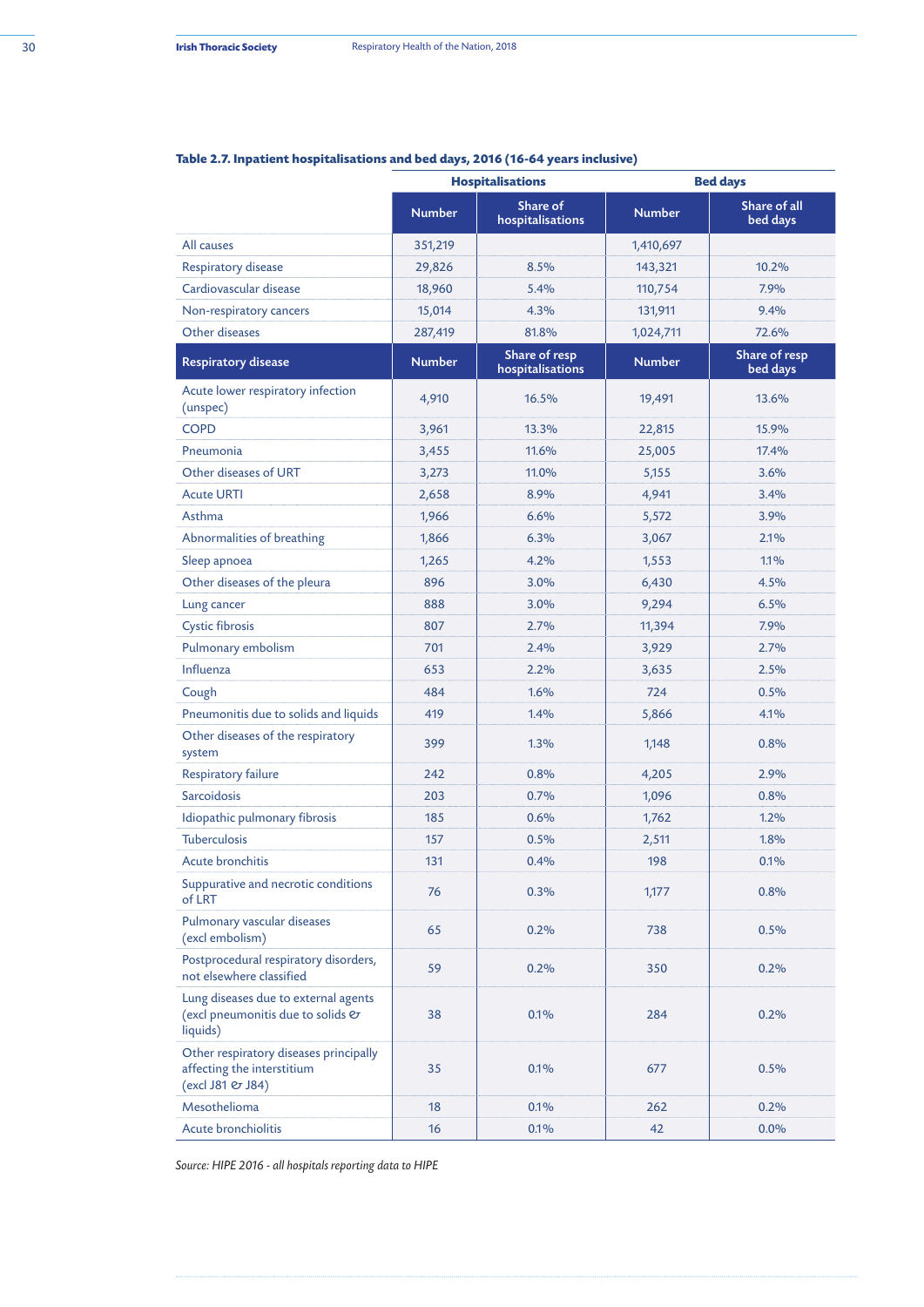

#### **Figure 2.15. 5 year age-standardised death rates from respiratory system disease, Ireland 2012-2016**

*Source: Health in Ireland, Key Trends, 2017, Department of Health, December 2017. Figure 2.5a 2*

# *Adults aged 65 years and over (See Chapter 15)*

The number of inpatient hospitalisations in 2016 was 643,850 accounting for 3,651,436 bed days (Table 2.5). Of the inpatient hospitalisations, 32 % (204,882) were in those aged 65 years and over accounting for 53.2% (1,946, 040) of all inpatient bed days.

Respiratory disease accounted for 19% of inpatient hospitalisations in this age group (vs. 16% for cardiovascular, 7% for non-respiratory cancers), and 19% of inpatient bed days (vs. 15% for cardiovascular, 8% for non-respiratory cancers) as shown in chapter 15.

The top three respiratory causes of inpatient hospitalisations in those aged 65 years and over were COPD (5.8%), acute lower respiratory infection (unspecified) (4.4%), and pneumonia (3.9%). In terms of bed days used the order was COPD (5.2%), pneumonia (5.0%) and acute lower respiratory infection (unspecified) (4.0%). This is further discussed in chapter 15.

# **Regional variation**

Overall mortality rates can mask variations between regions. Within Ireland the age standardised mortality rate for respiratory disease shows regional variation as evident in figure 2.15. Age-standardised respiratory mortality at a county level is influenced by the number of deaths from the major causes of respiratory mortality i.e. lung cancer, COPD and pneumonia.

The regional impact of respiratory disease on health services is more easily understood on a condition by condition basis, and where available is discussed in the individual disease sections of this report.

## **Socio-economic analysis**

The links between respiratory disease and levels of social deprivation vary with the condition. There are inequalities in a range of respiratory conditions; for example, COPD and lung cancer are more common in more socially deprived communities.

Deaths from respiratory disease are a marker of socio-economic differences. This difference was quantified by the Institute of Public Health in Ireland who reported that respiratory diseases, with a difference of 200%, had the widest occupational class difference*<sup>7</sup>* .

In 2016, 55.3% of all hospitalisations were amongst those with GMS eligibility*<sup>6</sup>* . For those with a respiratory diagnosis, the figure was 63.7%. Both these figures are impacted by only reflecting public HIPE reporting hospitals and age cohort eligibility for GMS.

#### **International Comparisons**

Respiratory disease imposes an immense worldwide health burden*<sup>8</sup>* . Respiratory disease accounts for more than 10% of all disability-adjusted life-years (DALYs) globally. Respiratory disease is second only to cardiovascular diseases (including stroke) in terms of DALYs*<sup>9</sup>* . Respiratory diseases make up three of the six most common causes of death globally with COPD 3rd, lower respiratory tract infection (including pneumonia) 4th and cancer of the trachea,